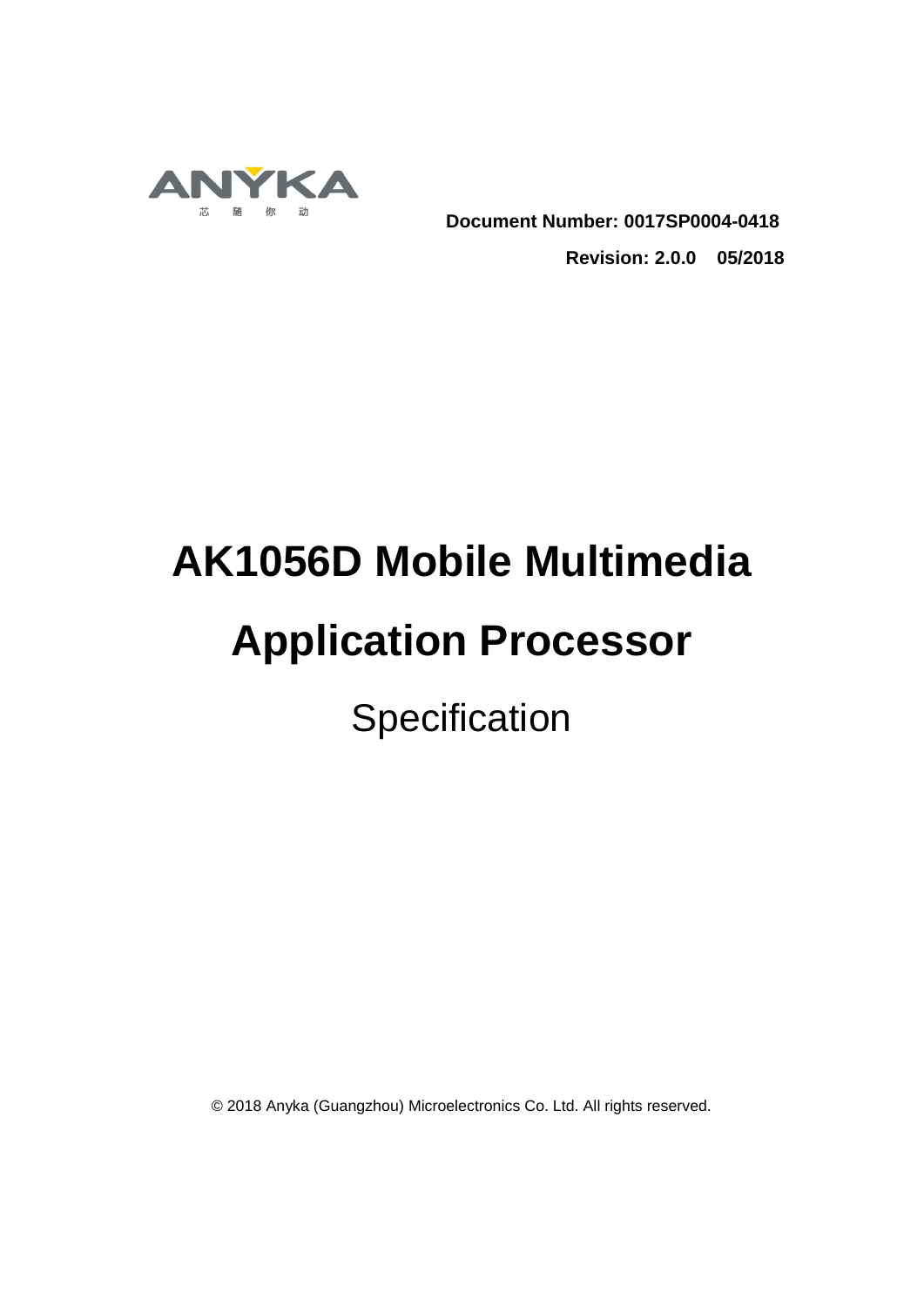

## **Table of Contents**

| 1              |     |                                    |
|----------------|-----|------------------------------------|
|                | 1.1 |                                    |
|                | 1.2 |                                    |
|                | 1.3 |                                    |
|                | 1.4 |                                    |
|                | 1.5 |                                    |
| $\mathbf{2}$   |     | 2-4                                |
|                | 2.1 |                                    |
|                | 2.2 |                                    |
| 3              |     |                                    |
|                | 3.1 |                                    |
|                | 3.2 | 3-1<br>Recommended Operating Range |
|                | 3.3 | Electrical Characteristics of PMU  |
|                | 3.4 |                                    |
|                | 3.5 |                                    |
|                | 3.6 |                                    |
|                | 3.7 |                                    |
|                | 3.8 |                                    |
| $\overline{4}$ |     |                                    |
|                |     |                                    |
|                | 4.2 |                                    |
| 5              |     |                                    |
| 6              |     |                                    |

Publication Release Date: May, 2018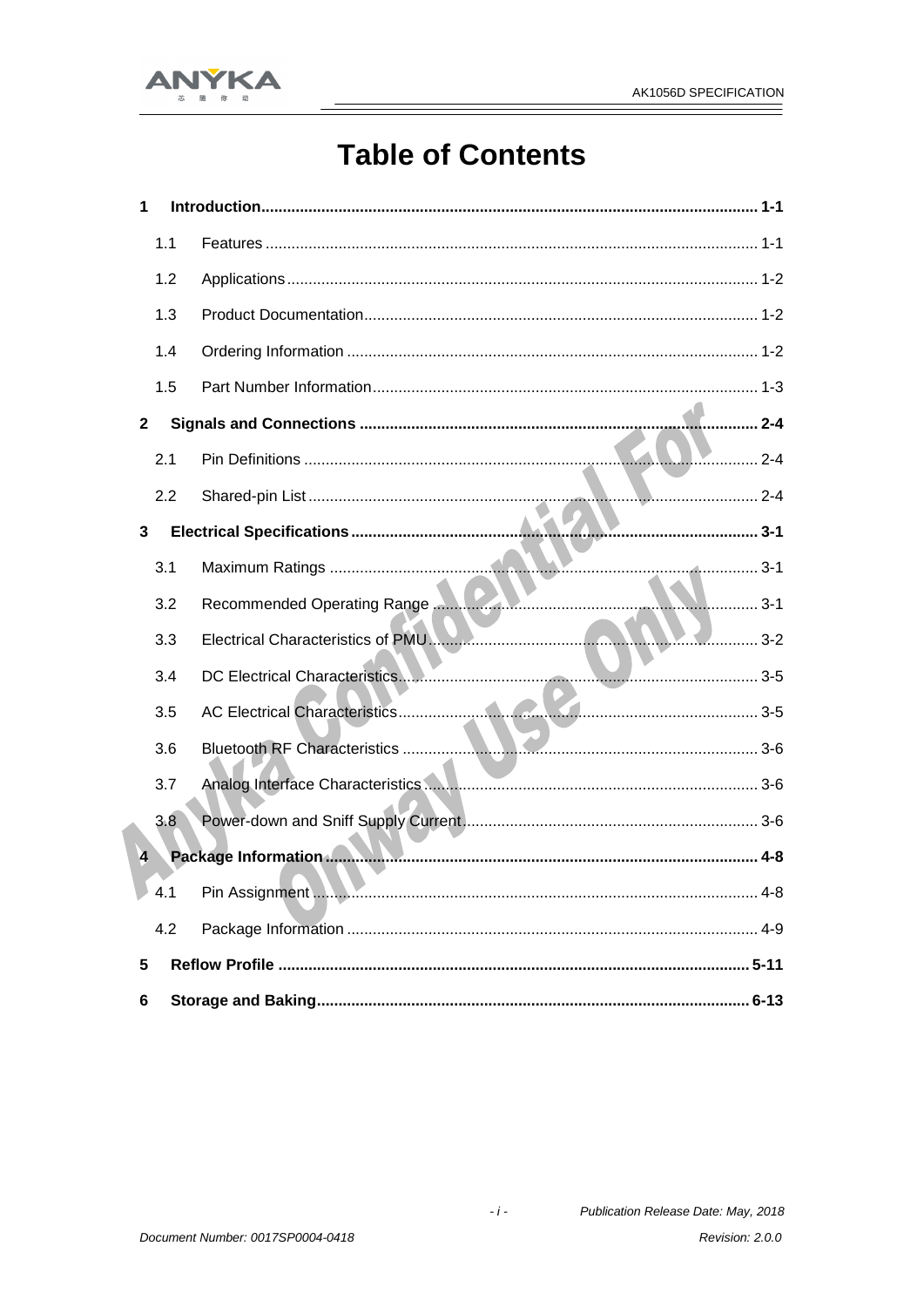

The copyright reserved by Anyka Technologies Corporation. Reproduction or distribution of this document and its content is prohibited without written confirmation of Anyka.

All intellectual property right relating to this document and its content reserved by Anyka Technologies Corporation or legally authorized by its partners.

THE INFORMATION IS PROVIDED WITHOUT ANY EXPRESS OR IMPLIED WARRANTY OF ANY KIND INCLUDING WITHOUT LIMITATION WARRANTIES OF MERCHANTABILITY, FITNESS FOR ANY PARTICULAR PURPOSE, OR NONINFRINGEMENT OF INTELLECTUAL PROPERTY OF ANY THIRD PARTY RELATING TO ANYKA PRODUCTS. IN NO EVENT SHALL ANYKA BE LIABLE FOR ANY DAMAGES WHATSOEVER ARISING OUT OF THE USE OR EXECUTION OF THIS DOCUMENT AND ITS CONTENT

This document provides the information "AS IS". Anyka may make changes to this document, or to specifications, product descriptions, and plans described therein at any time, without notice.

#### **Contact Information**

Anyka (Guangzhou) Microelectronics Technology Co., Ltd 3/F, Block C1, No.182 Science Rd,  $\tilde{\phantom{a}}$ Guangzhou, Guangdong 510663 P.R. China MVa Tel: (86)-20-3221 9000 Fax: (86)-20-3221 9258

**Sales Hotline:** 

(86)-20-3221 9499

#### **E-mail:**

sales@anyka.com

#### **Home Page:**

http: //www. anyka.com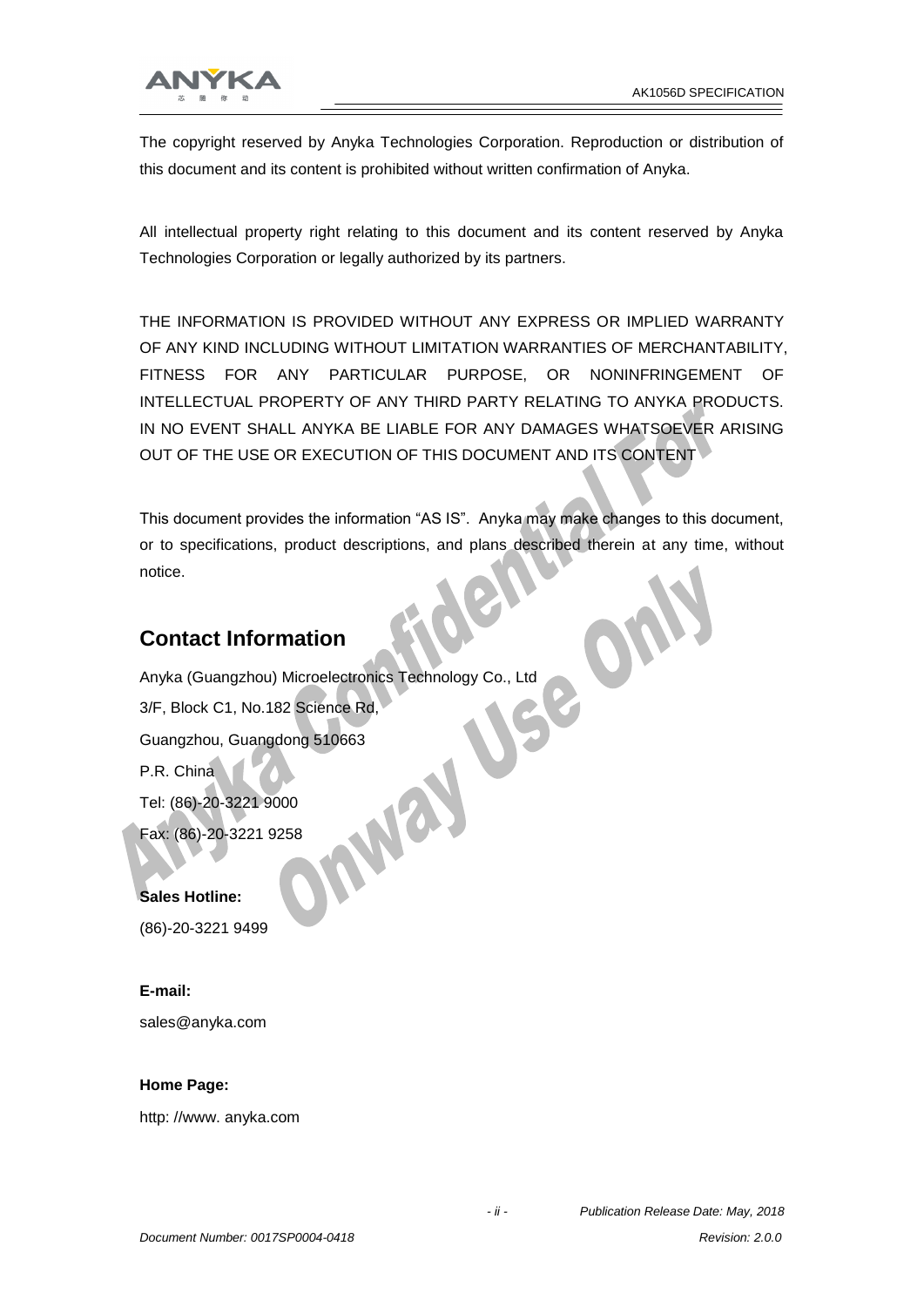

#### **Document Revision History**

The following table provides revision history for this release. This history includes technical content revisions only and not stylistic or grammatical changes.

| <b>VERSION</b> | <b>DESCRIPTION</b> | <b>DATE COMPLETED</b> |
|----------------|--------------------|-----------------------|
| 2.0.0          | Initial release    | May, 2018             |

#### **About This Manual**

This document is the electrical and mechanical specification data sheet for the AK1056D processor. This specification contains a functional overview, mechanical data, package signal

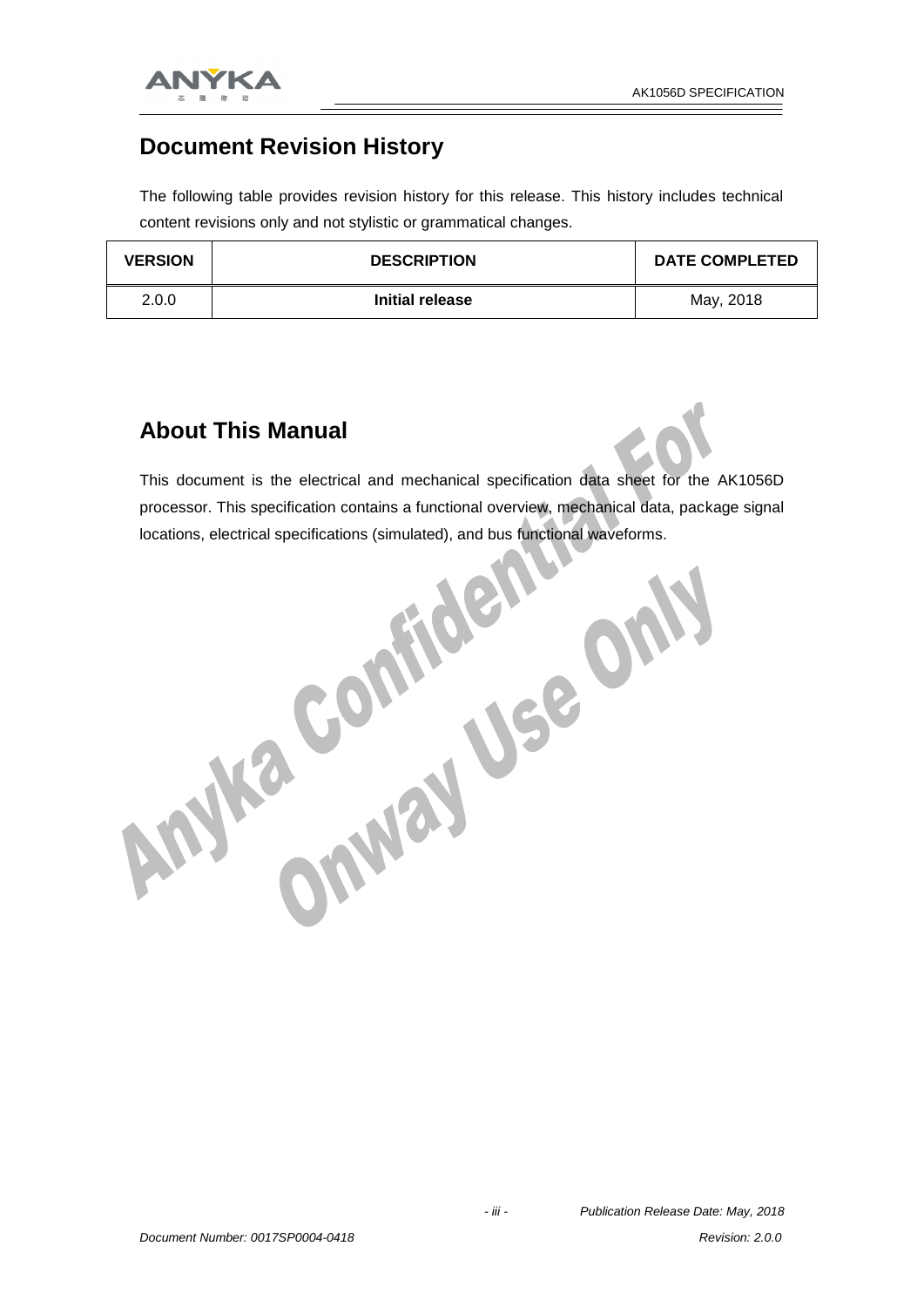

#### **Definitions, Acronyms, and Abbreviations**

Unless otherwise specified, all the acronyms and abbreviations used in this manual are defined hereunder.

| <b>ADC</b>  | Analog to Digital Converter                                                         |
|-------------|-------------------------------------------------------------------------------------|
| AHB         | Advanced High-performance Bus                                                       |
| <b>ASIC</b> | Application-Specific Integrated Circuit, refers to all the functional blocks of the |
|             | processor                                                                           |
| <b>CMOS</b> | <b>Complimentary Metal-Oxide Semiconductor</b>                                      |
| <b>CRC</b>  | <b>Cyclic Redundancy Check</b>                                                      |
| <b>DAC</b>  | Digital to Analog Converter                                                         |
| <b>DMA</b>  | <b>Direct Memory Access</b>                                                         |
| <b>DTE</b>  | Data Terminal Equipment                                                             |
| ECC         | <b>Error Correction Code</b>                                                        |
| <b>FIFO</b> | First In First Out                                                                  |
| <b>GPIO</b> | General Purpose Input/Output                                                        |
| TWI         | Two Wire Interface                                                                  |
| <b>JTAG</b> | <b>Joint Test Action Group</b>                                                      |
| LCD         | <b>Liquid Crystal Display</b>                                                       |
| <b>LSB</b>  | <b>Least Significant Bit</b>                                                        |
| <b>MMC</b>  | Multimedia Card                                                                     |
| <b>MMU</b>  | <b>Memory Management Unit</b>                                                       |
| <b>MSB</b>  | Most Significant Bit                                                                |
| <b>PCM</b>  | Pulse Code Modulation                                                               |
| <b>PGA</b>  | Programmable Gain Amplifier                                                         |
| <b>PWM</b>  | <b>Pulse-Width Modulator</b>                                                        |
| PLL         | Phase Locked Loop                                                                   |
| <b>RAM</b>  | Random Access Memory                                                                |
| <b>ROM</b>  | Read Only Memory                                                                    |
| <b>SD</b>   | Secure Digital                                                                      |
| <b>UART</b> | Universal Asynchronous Receiver/Transmitter                                         |
| <b>USB</b>  | <b>Universal Serial Bus</b>                                                         |
| <b>XTAL</b> | Crystal                                                                             |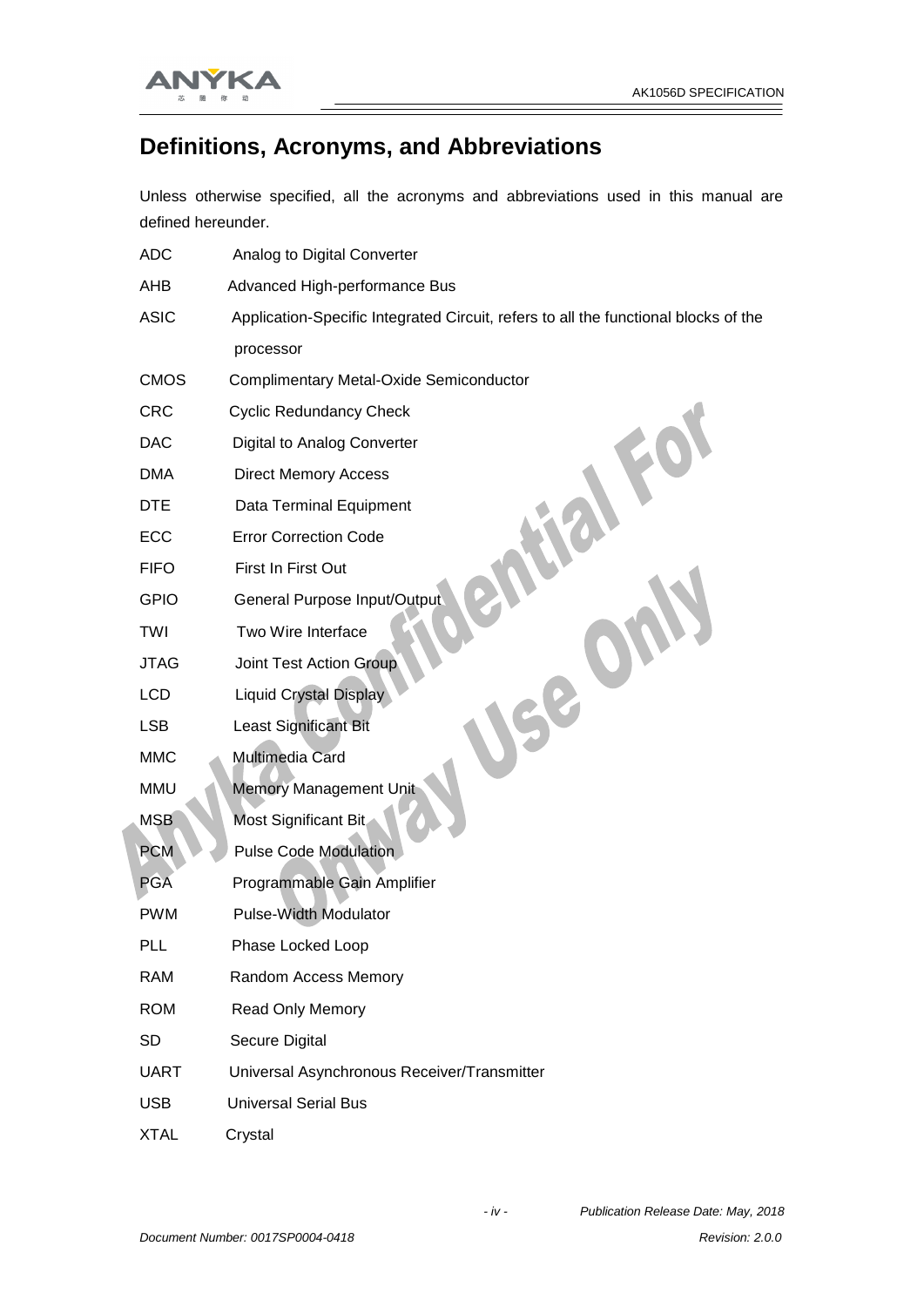



## **1 Introduction**

AK1056D is an Anyka's highly integrated and cost effective system-on-chip solution based on Bluetooth 5.0/4.2/3.0/2.1+EDR. Positioning at Bluetooth applications such as Bluetooth stereo speakers, earphones, AK1056D satisfies the market with high performance, low cost, and low power consumption.

AK1056D uses ARM926EJ-S core and integrates audio codec, Bluetooth RF, Bluetooth baseband, USB 2.0 Host/Slave controller, SD controller, and power management unit (PMU), and 1MB SPI Flash into a single chip, offering high multimedia performance and high system integration at reduced power consumption and cost of bill-of-materials (BOM). A set of peripheral interfaces, including UART, IrDA, SPI, SD, I2S, TWI, and USB2.0, feature AK1056D with high extensibility and flexibility.

#### **1.1 Features**

- ARM926EJ-S core, 16KB I cache and 4KB D cache
- Up to 200MHz CPU CLK and 100MHz system operating frequency
- Bluetooth Baseband
- **Bluetooth RF**
- Advanced power management module
- Supports little-endian only
- Software TWI
- Three ADCs, 2 Sigma-Delta ADC for voice/music recording; 1 SAR ADC for analog keypad, battery measurement, and general purpose
- Two Built-in Sigma-Delta DACs
- Headphone driver output
- Two I2S interfaces
- Three UARTs: UART0, UART1, and UART2 (with hardware flow control)
- Built-in SPI NOR Flash
- One general SPI interface (SPI1), supporting master-slave mode
- One SD interface, compatible with SD 2.0
- One USB2.0 Full-Speed Host & Slave interface
- Supports seven-segment LCD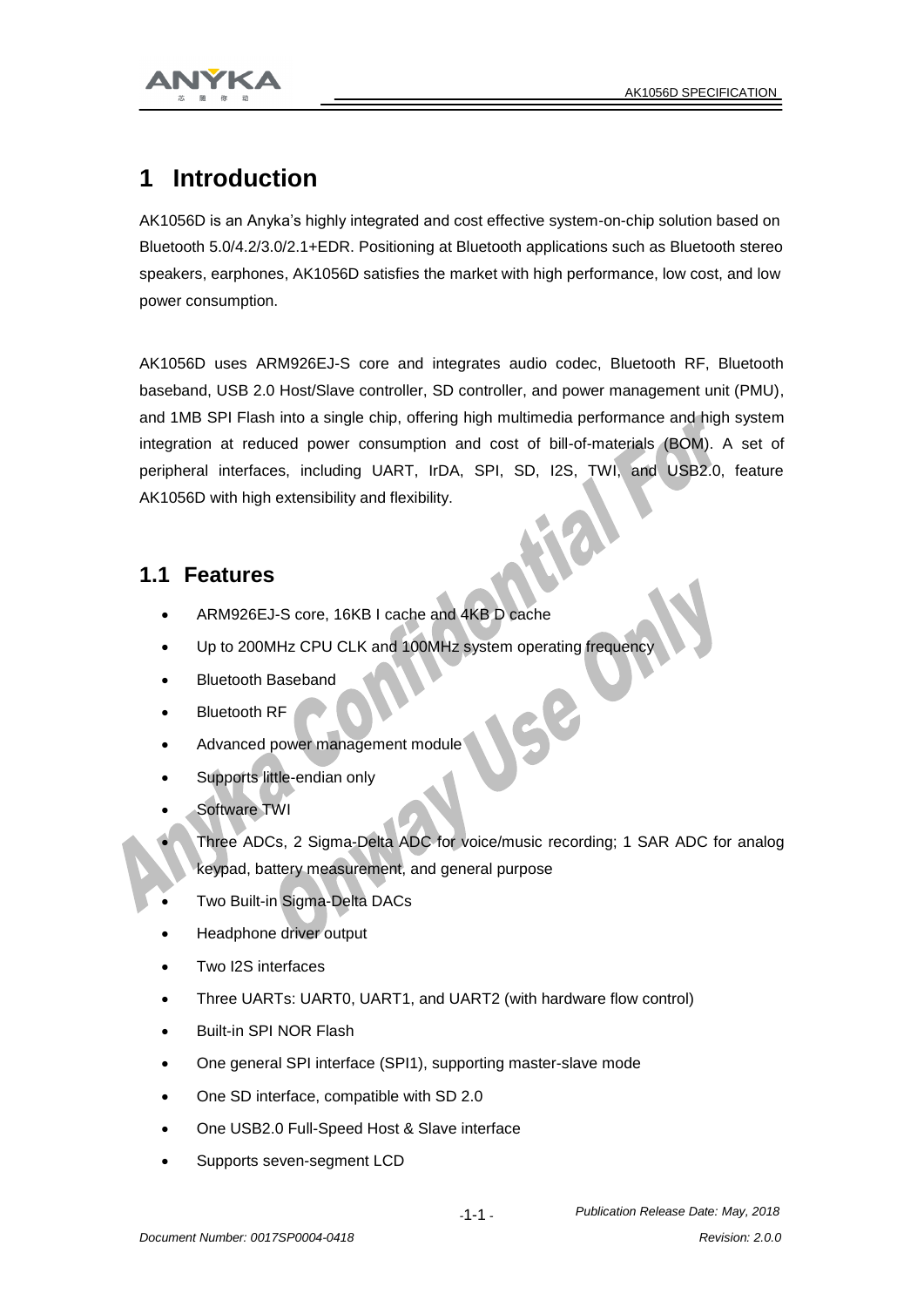

- 27 GPIOs, 2 dedicated, 25 shared with other pins
- JTAG supporting in-circuit debugging
- On-chip PLL and 32.768KHz RTC
- Six PWM outputs
- Three General Purpose timers
- One Watchdog timer
- 
- Package: 48-pin QFN.

#### **1.2 Applications**

- Bluetooth stereo speakers
- LED Bluetooth speakers
- Bluetooth speaker smart touch lamp
- Bluetooth stereo earphones
- Bluetooth dialers
- Bluetooth tools

#### **1.3 Product Documentation**

Two bootstrap modes: SPI NOR Flash Boot and USB Mass Storage Boot<br>
Package: 48-pin QFN.<br>
2 Applications<br>
Bluetooth stereo speakers<br>
LED Bluetooth speaker smart touch lamp<br>
Bluetooth stereo earphones<br>
Bluetooth stereo earph The following document(s) is (are) required for a complete description of the AK1056D and are necessary to design properly with the device.

*AK1056D Programmer's Guide*

#### **1.4 Ordering Information**

| <b>PART NUMBER</b> | <b>PACKAGE TYPE</b> | <b>OPERATING VOLTAGE</b> | <b>ORDER</b><br><b>NUMBER</b> |
|--------------------|---------------------|--------------------------|-------------------------------|
| AK1056DN048        | 48-PIN QFN          | I/O: 3.3V,               | $\overline{\phantom{a}}$      |
|                    |                     | core: 1.2V               |                               |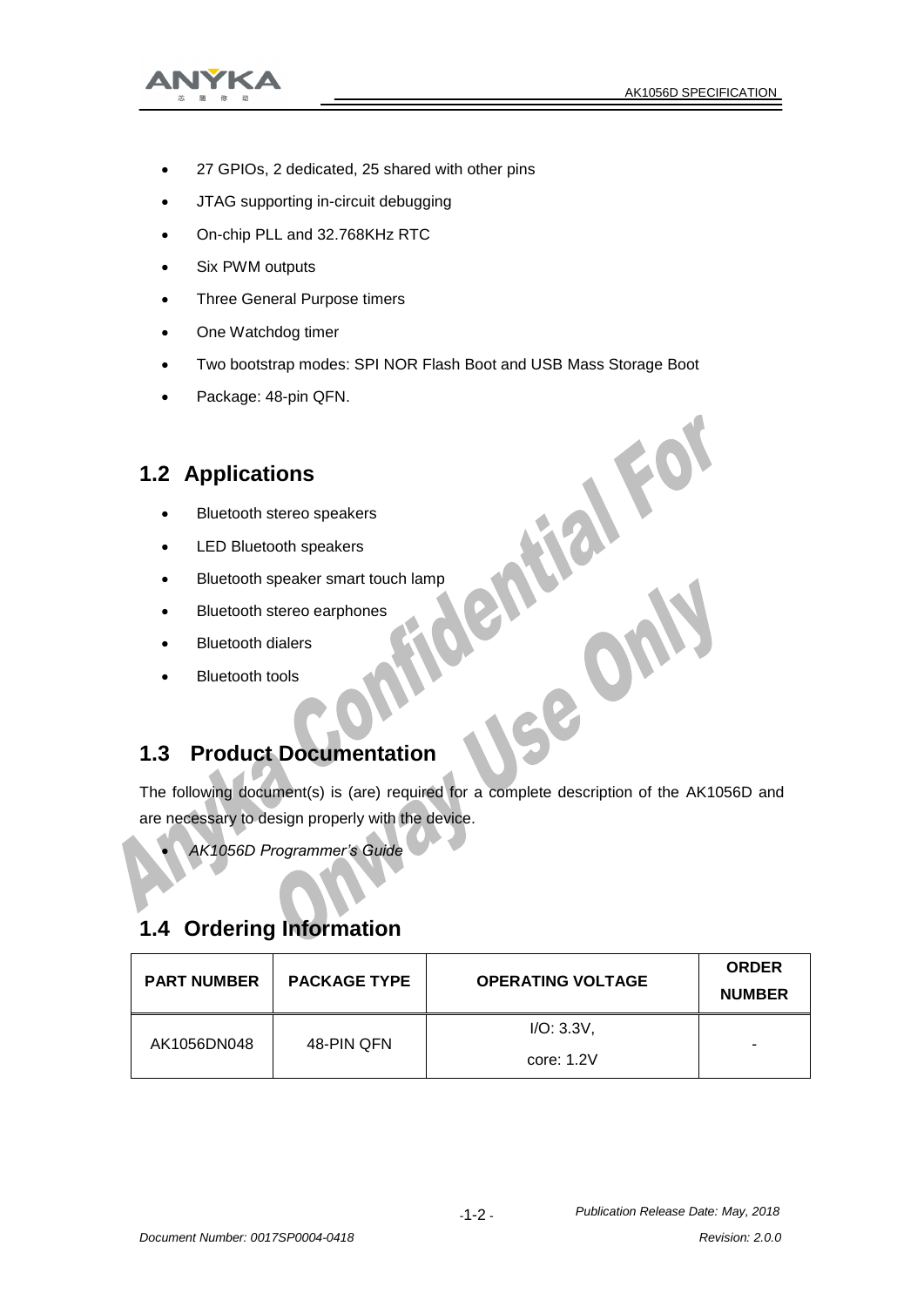

#### **1.5 Part Number Information**

As shown in Figure 1-1, the Part Number information consists of three lines. The first line symbolizes ANYKA; the second line indicates the product ID, while the third line is production lot number, which is reserved by the producer for specific purposes.

| Line 1                                     | ANÝKA                              |                             |                                      |
|--------------------------------------------|------------------------------------|-----------------------------|--------------------------------------|
| Line 2<br>Anyka Technology<br>Product Name | AK<br>1056D                        | ${\sf N}$<br>048            | Pin Number<br>Package Code<br>N: QFŇ |
| Line 3<br>X                                | $\mathsf{X}$<br>X<br>X<br>XX       | $\mathsf{X}\mathsf{X}$<br>X |                                      |
| Production Lot Number                      | Figure 1-1 Part Number Information |                             |                                      |
|                                            |                                    |                             |                                      |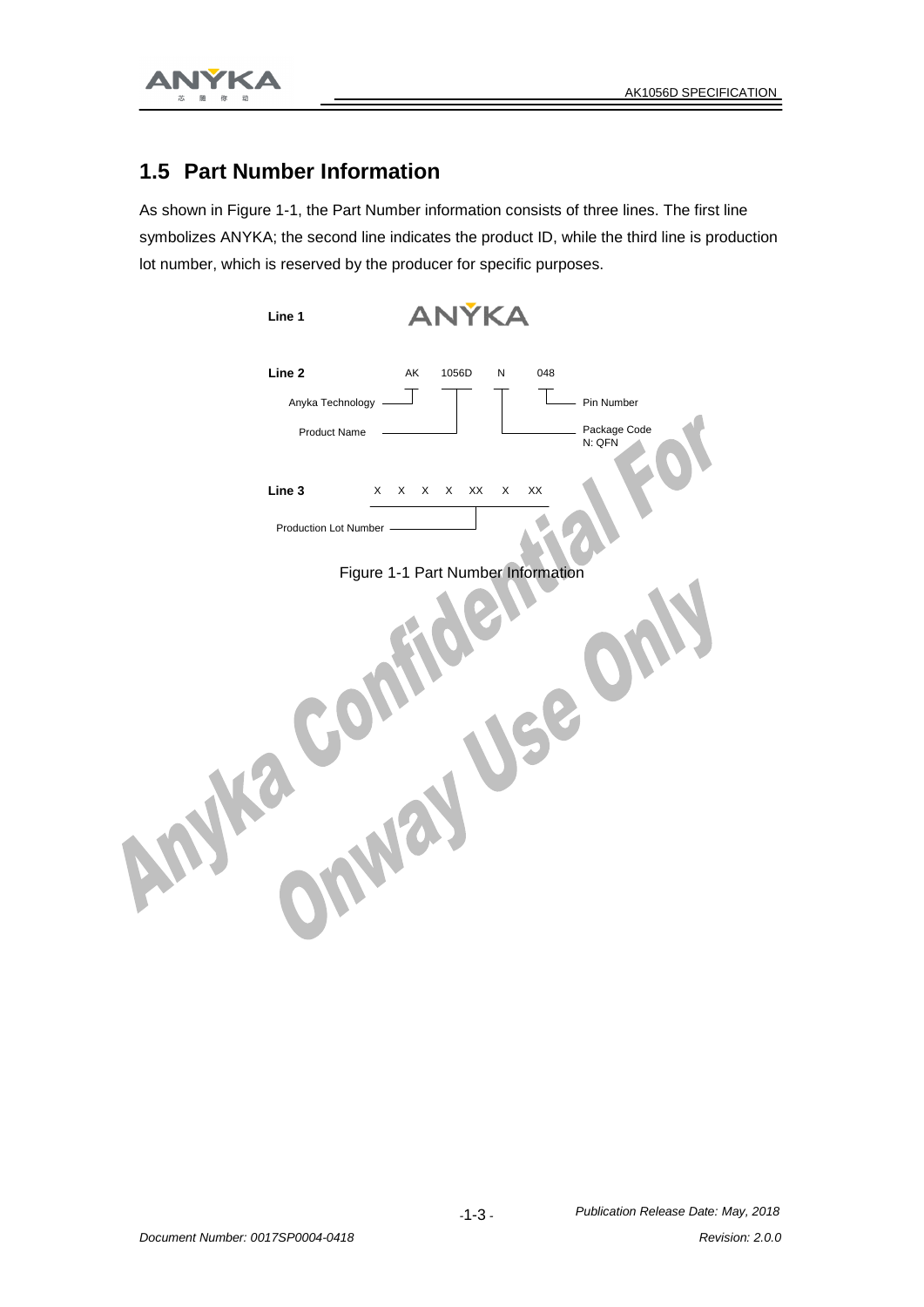

## **2 Signals and Connections**

#### **2.1 Pin Definitions**

Table 2-1 identifies and describes the AK1056D signals that are assigned to package pins. I: input; O: output; IO: input/output; PWR: power supply; GND: ground; A: analog; D: digital. PU: pull-up; PD: pull-down.

| <b>PIN</b>     | <b>PIN NAME</b>            | <b>TYPE</b>      | <b>WAKEUP</b> | <b>RESET</b>  | <b>PIN MUX</b>   | <b>DESCRIPTION</b>                                                                                                        |
|----------------|----------------------------|------------------|---------------|---------------|------------------|---------------------------------------------------------------------------------------------------------------------------|
|                | VCM3/                      | IO/A             | NO.           |               | VCM <sub>3</sub> | 3.0V reference voltage for audio codec                                                                                    |
| 1              | VDD_MIC                    |                  |               |               | VDD_MIC          | 3.0V microphone bias output                                                                                               |
| $\mathbf 2$    | LineIn_LN/                 | I/AD             | <b>NO</b>     | LineIn_LN     | Lineln_LN        | Line-in left channel input (negative) to ADC3                                                                             |
|                | GPI[0]                     |                  |               |               | GPIOI            | General purpose input port                                                                                                |
| 3              | LineIn_LP/                 | I/AD             | <b>NO</b>     | LineIn_LP     | Lineln_LP        | Line-in left channel input (positive) to ADC3                                                                             |
|                | GPI[1]                     |                  |               |               | <b>GPI[1]</b>    | General purpose input port                                                                                                |
| 4              | VCM <sub>2</sub> /<br>#RST | IO/A             | <b>NO</b>     |               | VCM <sub>2</sub> | 1.5V audio codec common mode voltage.<br>It is<br>recommended to connect to a 4.7uF capacitor between<br>this pin and GND |
|                |                            |                  |               |               | #RST             | Reset pin, active low                                                                                                     |
| 5              | HP_RP                      | O/A              | <b>NO</b>     |               |                  | Right channel of headphone output (positive)                                                                              |
| 6              | HP_RN                      | O/A              | <b>NO</b>     |               |                  | Right channel of headphone output (negative).                                                                             |
| $\overline{7}$ | HP_LN                      | Q/A              | <b>NO</b>     |               |                  | Left channel of headphone output (negative)                                                                               |
| 8              | $HP\_LP$                   | O/A              | <b>NO</b>     |               |                  | Left channel of headphone output (positive)                                                                               |
| 9              | <b>HPVDD</b>               | PWR/A            | <b>NO</b>     |               |                  | 3.3V headphone power supply                                                                                               |
| 10             | XTAL26MO                   | O/A              | <b>NO</b>     |               | $\mathbf{r}$     | External 26MHz crystal output                                                                                             |
| 11             | XTAL26MI                   | $\overline{V}$ A | <b>NO</b>     |               | $\blacksquare$   | External 26MHz crystal input                                                                                              |
| 12             | VDD12_RF                   | PWR/A            | <b>NO</b>     | ÷,            | ÷,               | 1.2V Bluetooth RF power supply                                                                                            |
| 13             | BT_TX/RX                   | IO/A             | <b>NO</b>     | ÷,            |                  | Bluetooth: radio signal (RX/TX)                                                                                           |
| 14             | VCC33_RF                   | PWR/A            | <b>NO</b>     | ÷,            | $\blacksquare$   | 3.3V Bluetooth RF power supply                                                                                            |
|                | CHG_GATE/                  | I/A              |               |               | CHG_GATE         | External battery charger control pin                                                                                      |
| 15             | GPI[4]                     | $1/D$            | <b>YES</b>    | CHG_GATE      | GPI[4]           | General purpose input port with wakeup function                                                                           |
| 16             | ISENSE/                    | I/A              | <b>NO</b>     | <b>ISENSE</b> | <b>ISENSE</b>    | External charge current sense input                                                                                       |
|                | GPIO[30]                   | IO/D             |               |               | GPIO[30]         | General purpose input/output port                                                                                         |
| 17             | <b>ONOFF</b>               | I/A              | <b>YES</b>    |               |                  | System on/off signal                                                                                                      |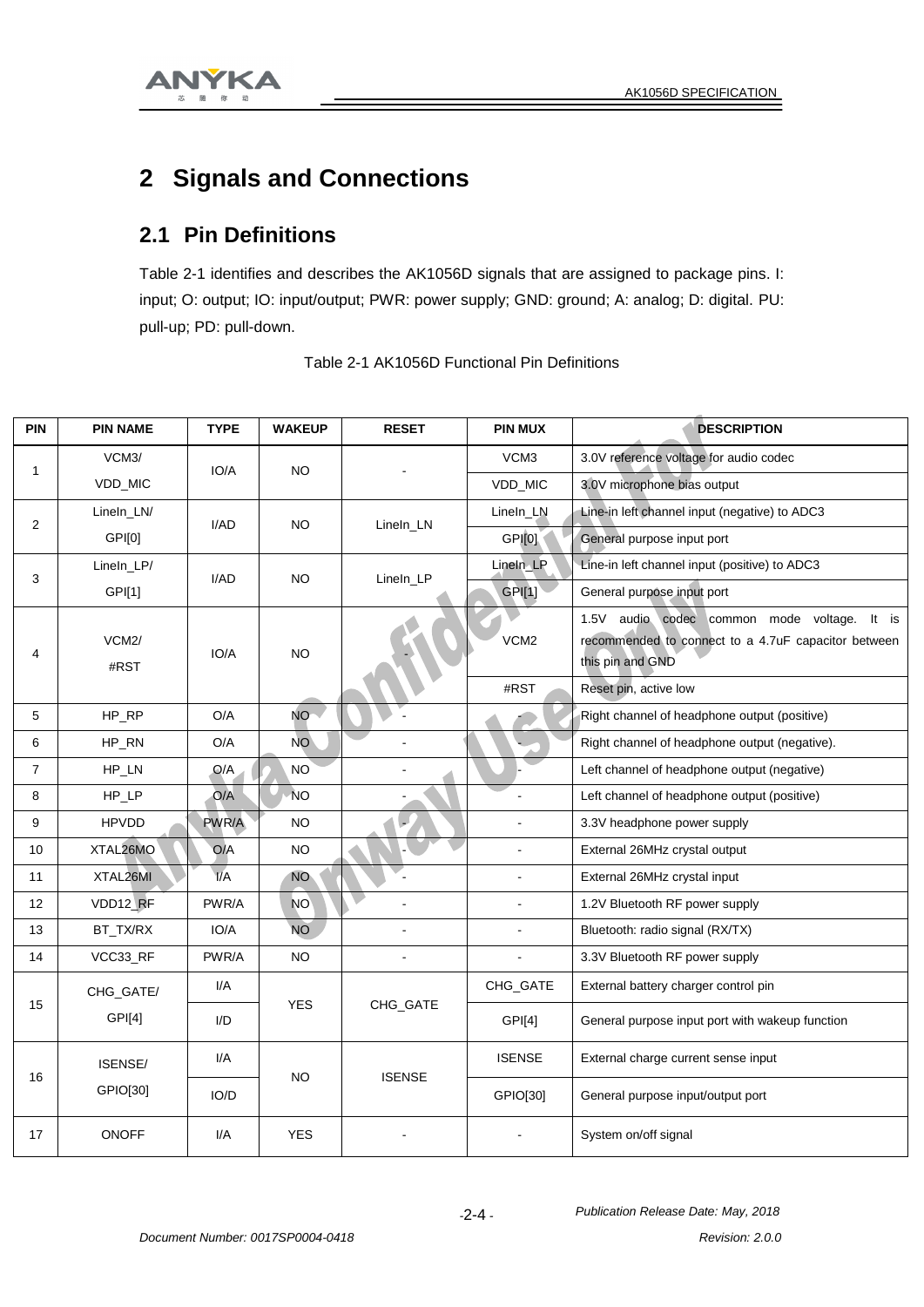

|  |       | <b>ANYKA</b> |
|--|-------|--------------|
|  | 随 你 动 |              |

| PIN | <b>PIN NAME</b>               | <b>TYPE</b> | <b>WAKEUP</b> | <b>RESET</b>                  | <b>PIN MUX</b>   | <b>DESCRIPTION</b>                                                            |           |                       |
|-----|-------------------------------|-------------|---------------|-------------------------------|------------------|-------------------------------------------------------------------------------|-----------|-----------------------|
| 18  | <b>VBAT</b>                   | I/A         | <b>NO</b>     |                               |                  | Battery voltage input                                                         |           |                       |
| 19  | VIN_CHG                       | I/A         | <b>YES</b>    |                               |                  | Voltage input of battery charger                                              |           |                       |
| 20  | XTAL32KO                      | O/A         | NO.           |                               |                  | External 32KHz crystal output                                                 |           |                       |
| 21  | XTAL32KI                      | I/A         | <b>NO</b>     |                               |                  | External 32KHz crystal input                                                  |           |                       |
| 22  | USB_DM                        | IO/A        | <b>NO</b>     |                               |                  | USB Data pin (Data-)                                                          |           |                       |
| 23  | USB_DP                        | IO/A        | <b>NO</b>     |                               |                  | USB Data pin (Data+)                                                          |           |                       |
| 24  | VDD33                         | PWR/A       | <b>NO</b>     |                               |                  | 3.3V IO power supply                                                          |           |                       |
| 25  | VDD12                         | PWR/A       | <b>NO</b>     |                               |                  | 1.2V power supply for core and PLL                                            |           |                       |
| 26  | GPIO[26]                      | IO/D        | <b>NO</b>     |                               |                  | General purpose input/output port                                             |           |                       |
|     | GPIO[8]/                      |             |               |                               | GPIO[8]          | General purpose input/output port with wakeup function.                       |           |                       |
| 27  | I2S1_MCLK/<br>PWM3            | IO/D        | <b>YES</b>    | GPIO[8]<br>I/PU               | I2S1_MCLK        | I2S1 main clock                                                               |           |                       |
|     |                               |             |               |                               | PWM3             | Pulse-Width Modulated output signal                                           |           |                       |
|     |                               |             |               |                               | GPIO[9]          | General purpose input/output port with wakeup function                        |           |                       |
|     | GPIO[9]/<br>I2S1_DOUT/        |             |               | GPIO[9]<br><b>YES</b><br>I/PU | I2S1_DOUT        | 12S1 serial data output.                                                      |           |                       |
| 28  | UART2_RXD/                    | IO/D        |               |                               | UART2_RXD        | Receive pin of UART2                                                          |           |                       |
|     | LCD_SEG8/<br>PWM <sub>5</sub> |             |               |                               | LCD_SEG8         | LCD segment 8                                                                 |           |                       |
|     |                               |             |               |                               | PWM <sub>5</sub> | Pulse-Width Modulated output signal                                           |           |                       |
| 29  | GPIO[25]                      | IO/D        | <b>YES</b>    |                               |                  | General purpose input/output port with wakeup function                        |           |                       |
|     | GPIO[21]                      |             |               |                               | GPIO[21]         | General purpose input/output port with wakeup function                        |           |                       |
| 30  | UART1_RXD/                    | IO/D        | <b>YES</b>    | GPIO[21]                      | UART1_RXD        | Receive pin of UART1                                                          |           |                       |
|     | LCD_SEG11/<br>PWM3            |             |               | I/PU                          | LCD_SEG11        | LCD segment 11                                                                |           |                       |
|     |                               |             |               |                               | PWM3             | Pulse-Width Modulated output signal                                           |           |                       |
|     |                               |             |               |                               |                  | General purpose input/output port with wakeup function.                       |           |                       |
| 31  | GPIO[6]/<br>UARTO_TXD         | IO/D        | <b>YES</b>    | GPIO[6],<br>I/PU              | GPIO[6]          | GPIO[6] is specially used as a boot mode select pin<br>during system startup. |           |                       |
|     |                               |             |               |                               |                  |                                                                               | UARTO_TXD | Transmit pin of UART0 |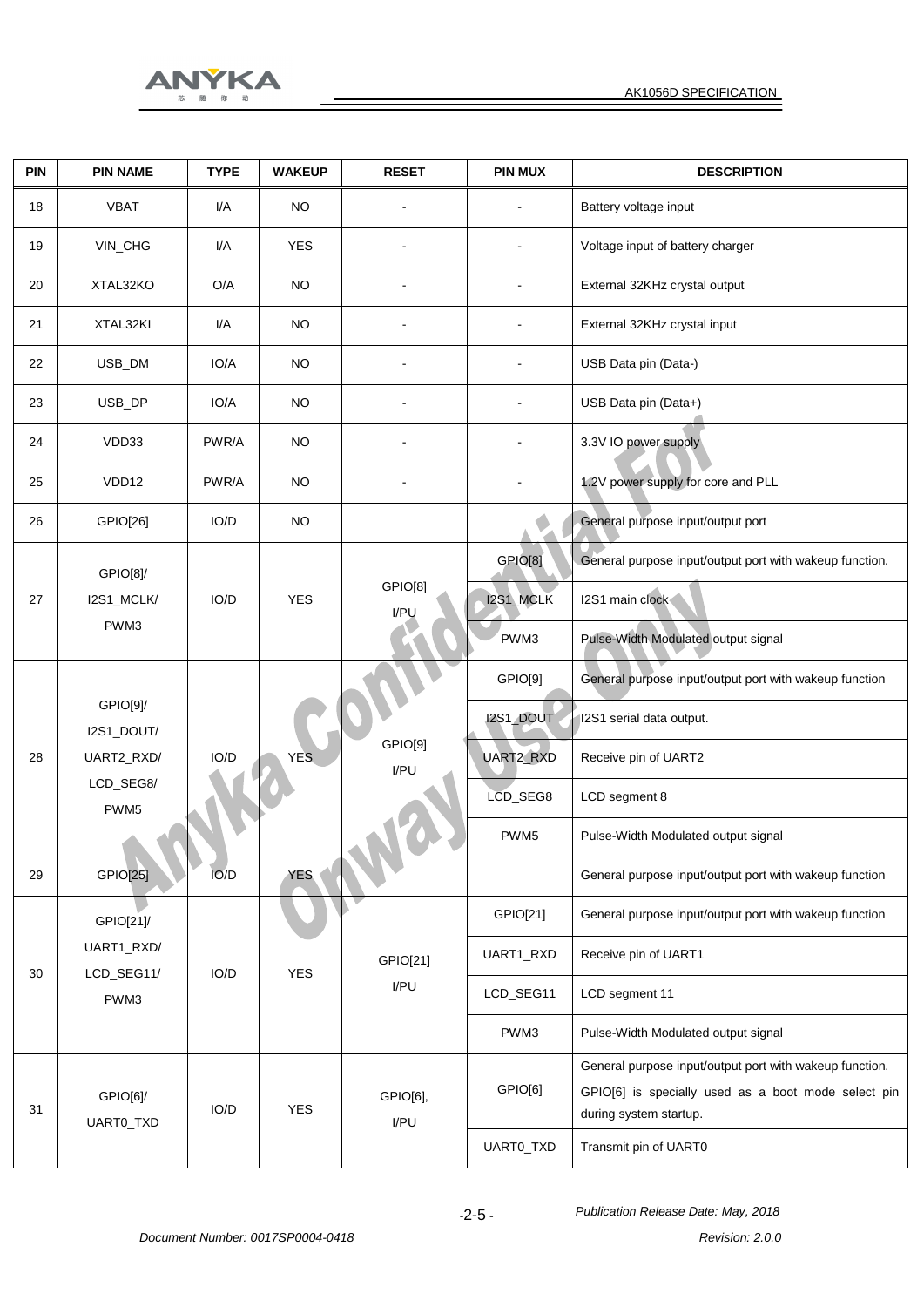

| PIN | <b>PIN NAME</b>              | <b>TYPE</b> | <b>WAKEUP</b>      | <b>RESET</b>            | <b>PIN MUX</b>   | <b>DESCRIPTION</b>                                     |
|-----|------------------------------|-------------|--------------------|-------------------------|------------------|--------------------------------------------------------|
|     |                              |             |                    |                         | GPIO[7]          | General purpose input/output port with wakeup function |
|     | GPIO[7]/                     |             |                    |                         | UART0_RXD        | Receive pin of UART0                                   |
|     | UARTO_RXD/                   |             |                    |                         | SPI1_DOUT        | SPI1 serial data output (serial data input/output 0)   |
|     | SPI1_DOUT(IO0)/              |             |                    | GPIO[7],                | (IO0)            |                                                        |
| 32  | IrDA_RX/<br>I2S0_DOUT/       | IO/D        | <b>YES</b>         | I/PU                    | IrDA_RX          | IrDA data input                                        |
|     | LCD_SEG5/                    |             |                    |                         | I2S0_DOUT        | I2S0 serial data output                                |
|     | PWM1                         |             |                    |                         | LCD_SEG5         | LCD segment 5                                          |
|     |                              |             |                    |                         | PWM1             | Pulse-Width Modulated output signal                    |
|     |                              |             |                    |                         | GPIO[11]         | General purpose input/output port with wakeup function |
|     | GPIO[11]<br>LCD_SEG0/        |             | <b>YES</b>         | GPIO[11],<br>I/PU       | LCD_SEG0         | LCD segment 0                                          |
| 33  | PWM <sub>5</sub> /           | IO/D        |                    |                         | PWM <sub>5</sub> | Pulse-Width Modulated output signal                    |
|     | SPI1_CLK/<br>I2S0_DIN/       |             |                    |                         | SPI1_CLK         | SPI1 serial clock                                      |
|     | UART2_TXD                    |             |                    |                         | I2S0_DIN         | I2S0 serial data input                                 |
|     |                              |             |                    |                         | UART2_TXD        | Transmit pin of UART2                                  |
|     |                              |             | IO/D<br><b>YES</b> | GPIO[22],<br>I/PU<br>WW | <b>GPIO[22]</b>  | General purpose input/output port with wakeup function |
|     | GPIO[22]/                    |             |                    |                         | I2S0_MCLK        | I2S0 main clock                                        |
| 34  | I2S0_MCLK/<br>LCD_SEG3/      |             |                    |                         | LCD_SEG3         | LCD segment 3                                          |
|     | SPI1_DIN(IO1)/<br>UART2_RXD/ |             |                    |                         | SPI1_DIN(IO1)    | SPI1 data input (serial data input/output 1)           |
|     | PWM3                         |             |                    |                         | UART2_RXD        | Receive pin of UART2                                   |
|     |                              |             |                    |                         | PWM3             | Pulse-Width Modulated output signal                    |
|     | GPIO[24]/                    |             |                    |                         | GPIO[24]         | General purpose input/output port with wakeup function |
|     | LCD_SEG1/<br>PWM0/           |             |                    |                         | LCD_SEG1         | LCD segment 1                                          |
| 35  | SPI1_HOLD (IO3)/             | IO/AD       | <b>YES</b>         | GPIO[24],               | PWM0             | Pulse-Width Modulated output signal                    |
|     | I2S0_BCLK/                   |             |                    | I/PD                    | SPI1_HOLD        | SPI1 Hold (Serial data input/output 3)                 |
|     | UART2_RTS/<br>AIN1           |             |                    |                         | (IO3)            |                                                        |
|     |                              |             |                    |                         | I2S0_BCLK        | I2S0 bit clock                                         |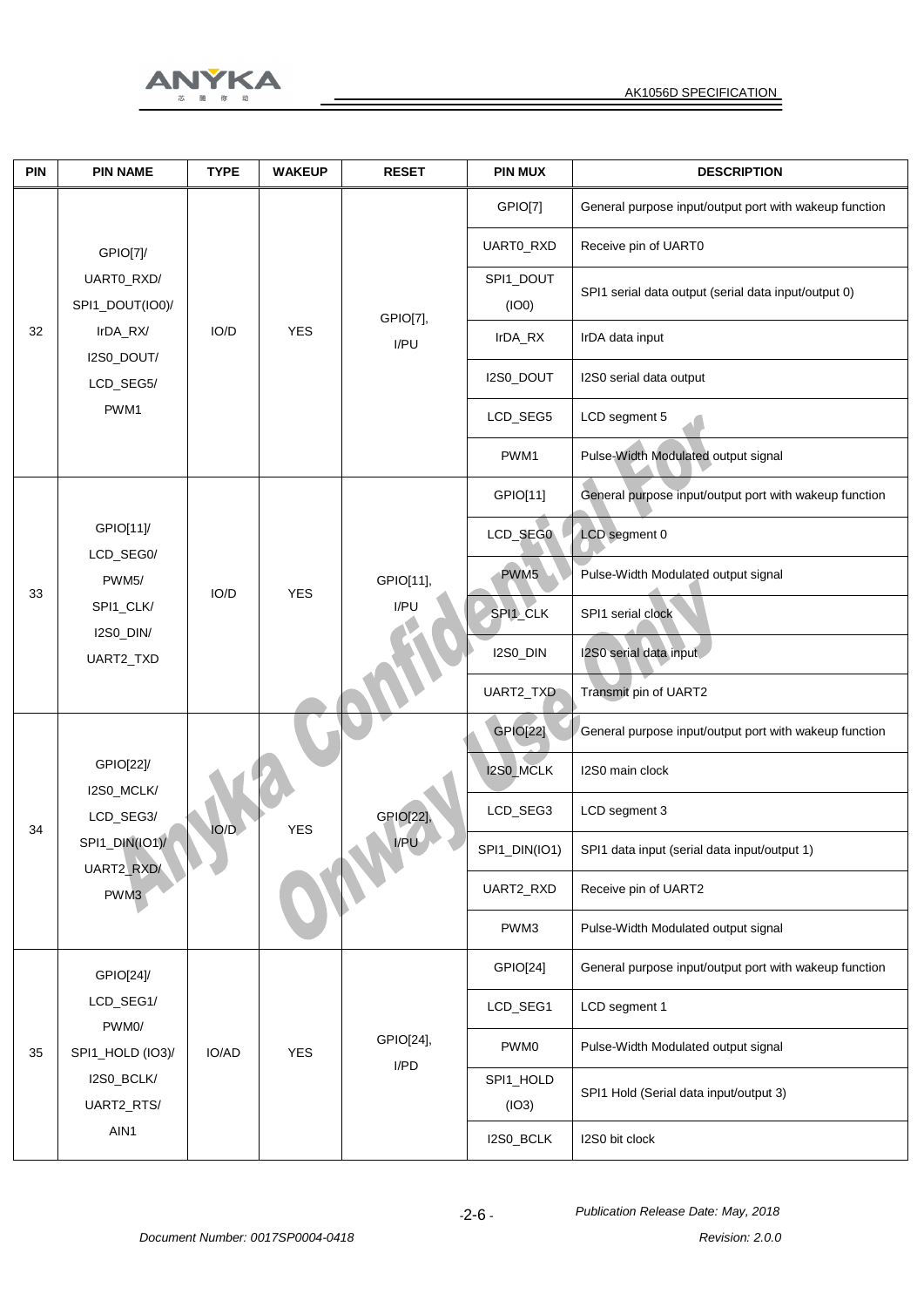

| <b>PIN</b> | <b>PIN NAME</b>                 | <b>TYPE</b> | <b>WAKEUP</b> | <b>RESET</b>      | <b>PIN MUX</b>   | <b>DESCRIPTION</b>                                                                           |
|------------|---------------------------------|-------------|---------------|-------------------|------------------|----------------------------------------------------------------------------------------------|
|            |                                 |             |               |                   | UART2_RTS        | UART2 "Request To Send" signal                                                               |
|            |                                 |             |               |                   | AIN1             | A/D input node for general purpose analog input, it could<br>be used for analog keypad input |
|            |                                 |             |               |                   | GPIO[13]         | General purpose input/output port with wakeup function                                       |
|            | GPIO[13]/                       |             |               |                   | LCD_SEG2         | LCD segment 2                                                                                |
|            | LCD_SEG2/<br>PWM <sub>2</sub> / | IO/D        | <b>YES</b>    | GPIO[13],         | PWM <sub>2</sub> | Pulse-Width Modulated output signal                                                          |
| 36         | SPI1_CS/<br>I2S0_LRCLK/         |             |               | I/PU              | SPI1_CS          | SPI1 chip select                                                                             |
|            | JTAG_TDI                        |             |               |                   | I2S0_LRCLK       | I2S0 channel selection                                                                       |
|            |                                 |             |               |                   | JTAG_TDI         | JTAG serial data input                                                                       |
|            |                                 |             |               |                   | GPIO[15]         | General purpose input/output port with wakeup function                                       |
|            | GPIO[15]/<br>I2S0_MCLK/         |             | <b>YES</b>    | GPIO[15],<br>I/PU | I2S0_MCLK        | 12S0 main clock                                                                              |
| 37         | LCD_SEG3/                       | IO/D        |               |                   | LCD_SEG3         | LCD segment 3                                                                                |
|            | SPI1_DIN(IO1)/<br>PWM3/         |             |               |                   | SPI1_DIN(IO1)    | SPI1 data input (serial data input/output 1)                                                 |
|            | UART2_RXD                       |             |               |                   | PWM3             | Pulse-Width Modulated output signal                                                          |
|            |                                 |             |               |                   | UART2_RXD        | Receive pin of UART2                                                                         |
|            |                                 |             |               | GPIOM2<br>VPU     | GPIO[12]         | General purpose input/output port with wakeup function                                       |
|            | GPIO[12]/<br>SPI1_WP(IO2)/      | IO/D        |               |                   | SPI1_WP(IO2)     | SPI1 Write Protect (Serial data input/output 2)                                              |
| 38         | LCD_SEG4/                       |             | YES           |                   | LCD_SEG4         | LCD segment 4                                                                                |
|            | PWM4/<br>I2S1_DOUT/             |             |               |                   | PWM4             | Pulse-Width Modulated output signal                                                          |
|            | #JTAG_RST                       |             |               |                   | I2S1_DOUT        | I2S1 serial data output                                                                      |
|            |                                 |             |               |                   | #JTAG_RST        | JTAG logic reset, active low                                                                 |
|            |                                 |             |               |                   | GPIO[17]         | General purpose input/output port with wakeup function                                       |
|            | GPIO[17]/<br>I2S1_DIN/          |             |               |                   | I2S1_DIN         | I2S1 serial data input                                                                       |
| 39         | LCD_SEG9/                       | IO/D        | <b>YES</b>    | GPIO[17],<br>I/PU | LCD_SEG9         | LCD segment 9                                                                                |
|            | PWM <sub>2</sub> /<br>JTAG_TCK  |             |               |                   | PWM <sub>2</sub> | Pulse-Width Modulated output signal                                                          |
|            |                                 |             |               |                   | JTAG_TCK         | JTAG test clock output                                                                       |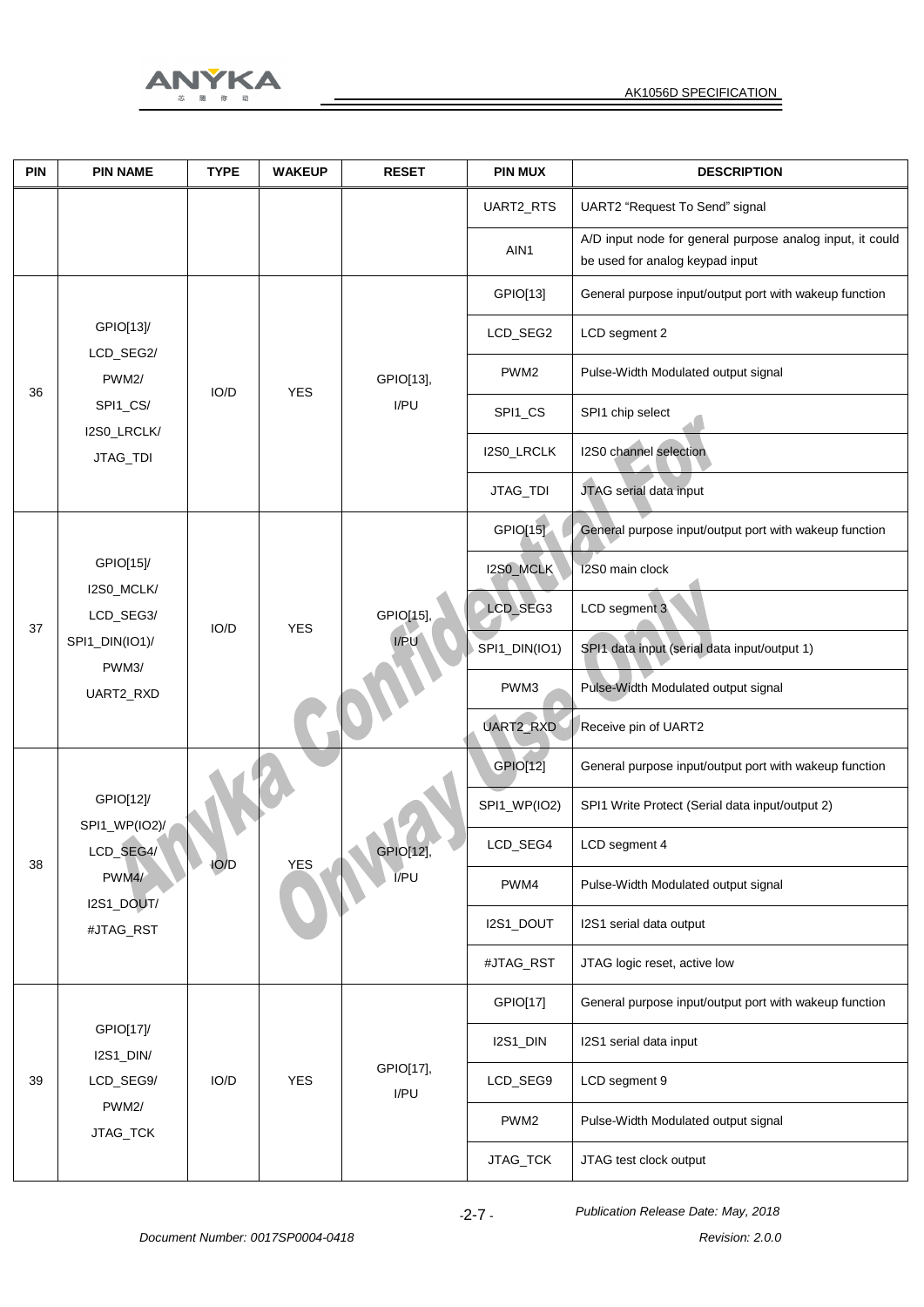

| <b>PIN</b> | <b>PIN NAME</b>               | <b>TYPE</b> | <b>WAKEUP</b>                           | <b>RESET</b>     | <b>PIN MUX</b>                                         | <b>DESCRIPTION</b>                                                                                                                  |
|------------|-------------------------------|-------------|-----------------------------------------|------------------|--------------------------------------------------------|-------------------------------------------------------------------------------------------------------------------------------------|
|            | GPIO[1]/                      |             | <b>NO</b>                               | GPIO[1],         | GPIO[1]                                                | General purpose input/output port                                                                                                   |
| 40         | #JTAG_RST/<br>$SD\_D[0]/$     | IO/D        |                                         |                  | #JTAG_RST                                              | JTAG logic reset, active low                                                                                                        |
|            |                               |             |                                         | I/PU             | SD_D[0]                                                | SD data line 0                                                                                                                      |
|            | PWM4                          |             |                                         |                  | PWM4                                                   | Pulse-Width Modulated output signal                                                                                                 |
|            |                               |             |                                         |                  | GPIO[20]                                               | General purpose input/output port with wakeup function                                                                              |
|            | GPIO[20]/                     |             |                                         |                  | I2S1_MCLK                                              | I2S1 main clock                                                                                                                     |
| 41         | I2S1_MCLK/<br>UART1_TXD/      | IO/D        | <b>YES</b>                              | GPIO[20],        | UART1_TXD                                              | Transmit pin of UART1                                                                                                               |
|            | PWM4/                         |             |                                         | I/PU             | PWM4                                                   | Pulse-Width Modulated output signal                                                                                                 |
|            | $SD\_D[0]/$<br>JTAG_TDO       |             |                                         |                  | $SD$ $D[0]$                                            | SD data line 0                                                                                                                      |
|            |                               |             |                                         |                  | JTAG_TDO                                               | JTAG serial data output                                                                                                             |
|            |                               |             | GPIO[19],<br>IO/D<br><b>YES</b><br>I/PU | GPIO[19]         | General purpose input/output port with wakeup function |                                                                                                                                     |
|            | GPIO[19]/<br>I2S1_LRCLK/      |             |                                         |                  | I2S1_LRCLK                                             | I2S1 channel selection                                                                                                              |
| 42         | LCD_SEG11/                    |             |                                         |                  | LCD_SEG11                                              | <b>LCD</b> segment 11                                                                                                               |
|            | PWM <sub>5</sub> /<br>SD_CLK/ |             |                                         |                  | PWM <sub>5</sub>                                       | Pulse-Width Modulated output signal                                                                                                 |
|            | JTAG_RTCK                     |             |                                         |                  | SD_CLK                                                 | SD operating clock                                                                                                                  |
|            |                               |             |                                         |                  | JTAG_RTCK                                              | JTAG debug return clock                                                                                                             |
|            |                               |             |                                         |                  | GPIO[14]                                               | General purpose input/output port with wakeup function                                                                              |
|            | GPIO[14]/<br>I2S1_BCLK/       |             |                                         |                  | I2S1_BCLK                                              | I2S1 bit clock                                                                                                                      |
| 43         | LCD_SEG10/                    | IO/D        | <b>YES</b>                              | GPIO[14],        | LCD_SEG10                                              | LCD segment 10                                                                                                                      |
|            | UART2_CTS/<br>SD_CMD/         |             |                                         | I/PU             | UART2_CTS                                              | UART2 "Clear to send" signal                                                                                                        |
|            | JTAG_TMS                      |             |                                         |                  | SD_CMD                                                 | SD command line                                                                                                                     |
|            |                               |             |                                         |                  | JTAG_TMS                                               | JTAG test mode select                                                                                                               |
| 44         | AIN <sub>0</sub> /            | I/AD        | <b>YES</b>                              | AIN <sub>0</sub> | AIN <sub>0</sub>                                       | A/D input node for general purpose analog input, it could<br>be used for analog keypad input. This pin supports<br>wakeup function. |
|            | GPIO[10]                      |             |                                         |                  | GPIO[10]                                               | General purpose input/output port                                                                                                   |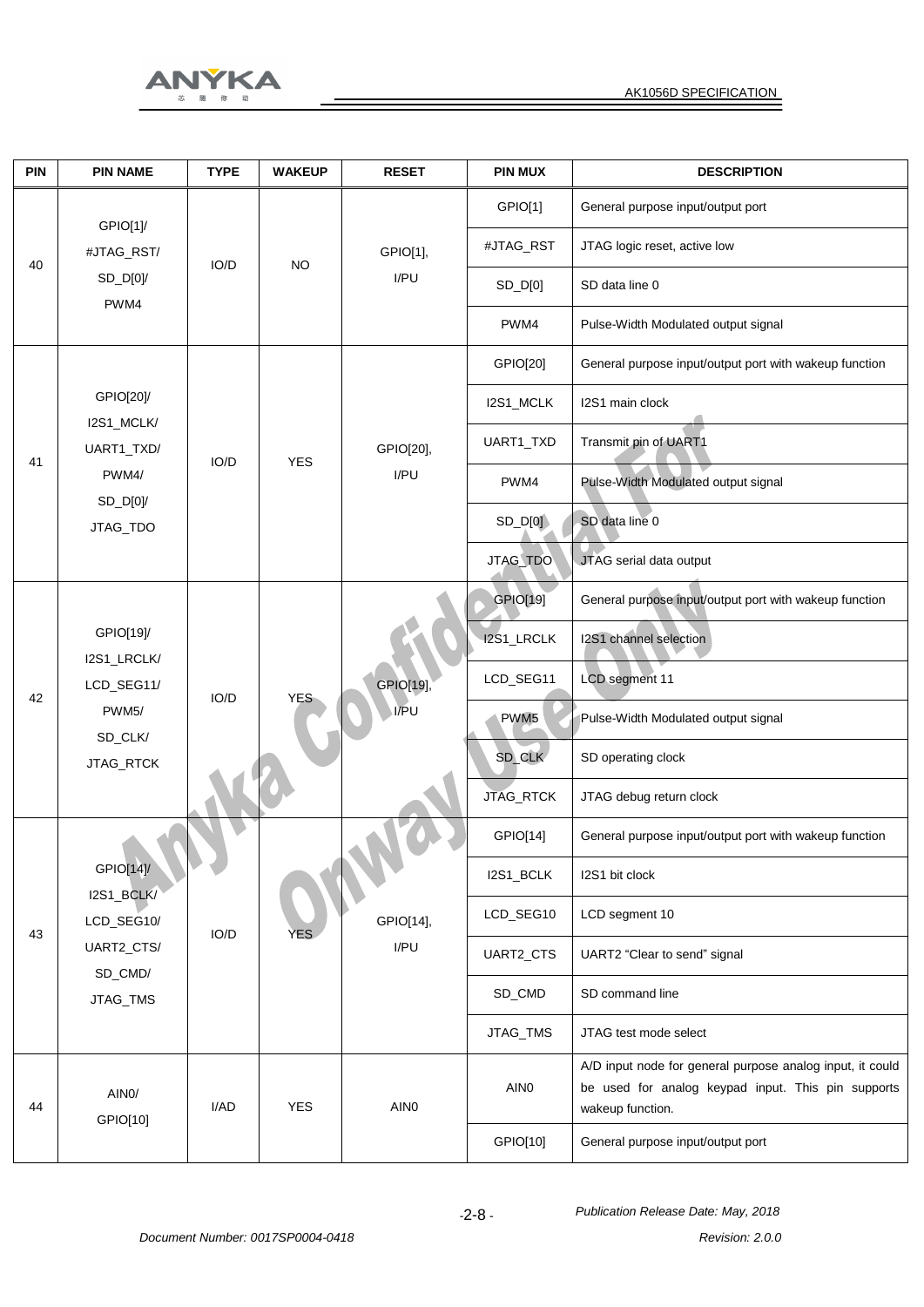

| <b>PIN</b> | <b>PIN NAME</b> | <b>TYPE</b> | <b>WAKEUP</b> | <b>RESET</b>       | <b>PIN MUX</b>     | <b>DESCRIPTION</b>                                                                   |
|------------|-----------------|-------------|---------------|--------------------|--------------------|--------------------------------------------------------------------------------------|
|            | Lineln RN/      |             |               |                    | Lineln RN          | Line-in right channel input (negative) to ADC2                                       |
| 45         | MICO_P/         | I/AD        | <b>NO</b>     | Lineln RN          | MICO_P             | Microphone0 right channel input (positive) to ADC2                                   |
|            | GPI[2]          |             |               |                    | GPI[2]             | General purpose input port                                                           |
|            | Lineln RP/      |             |               |                    | Lineln_RP          | Line-in right channel input (positive) to ADC2                                       |
| 46         | MICO N/         | I/AD        | <b>NO</b>     | Lineln RP          | MICO_N             | Microphone0 right channel input (negative) to ADC2                                   |
|            | GPI[3]          |             |               |                    | GPI[3]             | General purpose input port                                                           |
| 47         | $MIC1_P/$       | I/AD        | <b>NO</b>     | MIC <sub>1_P</sub> | MIC <sub>1_P</sub> | Microphone1 left channel input (positive) to ADC3                                    |
|            | GPI[5]          |             |               |                    | GPI[5]             | General purpose input port                                                           |
| 48         | $MIC1_N/$       | I/AD        | <b>NO</b>     | MIC <sub>1_N</sub> | $MIC1_N$           | Microphone1 left channel input (negative) to ADC3                                    |
|            | GPI[6]          |             |               |                    | GPI[6]             | General purpose input port                                                           |
| 49         | <b>GND</b>      | GND/D       | <b>NO</b>     |                    |                    | Power ground. Connect this pin to the ground on the<br><b>Printed Circuit Board.</b> |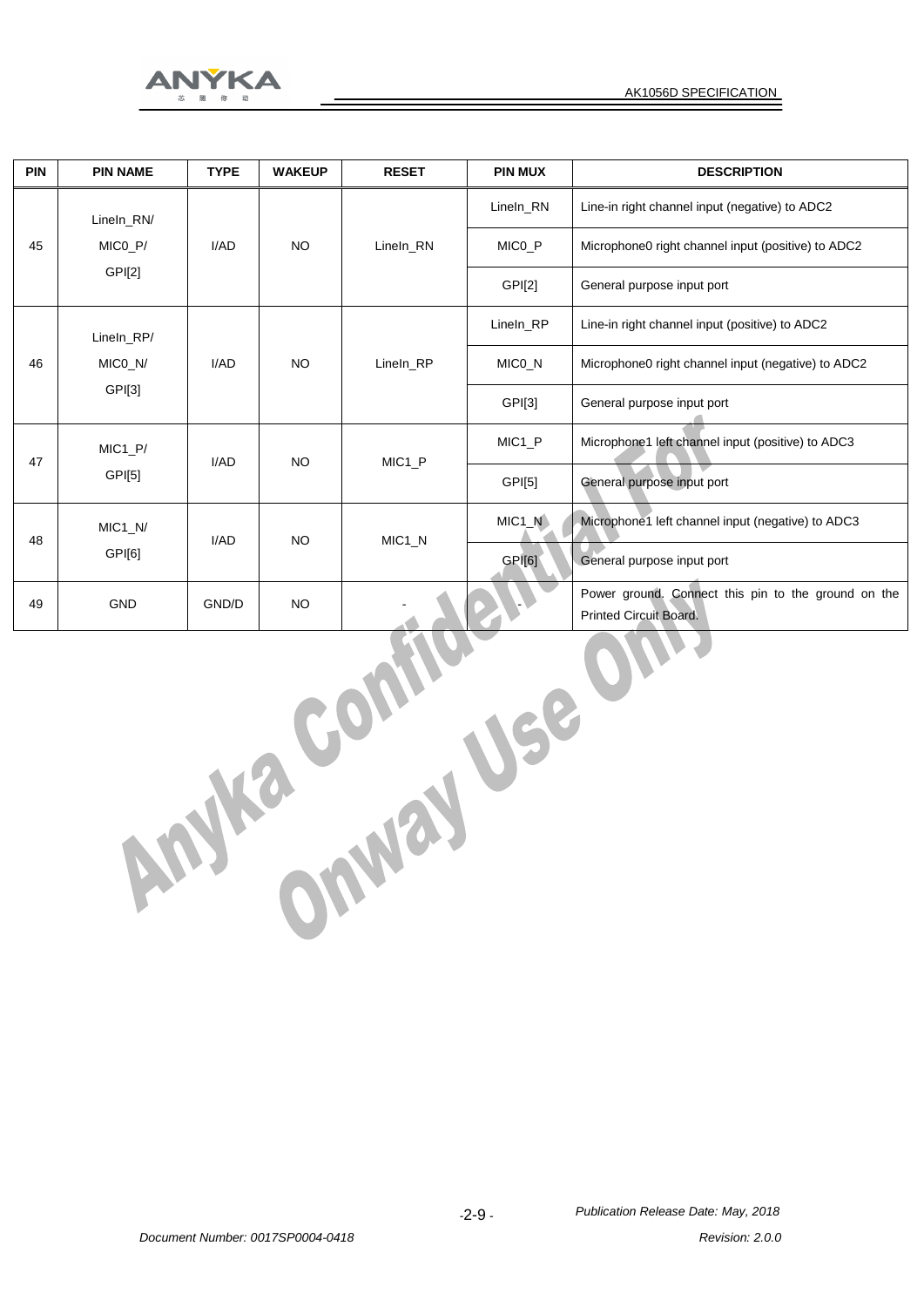

#### **Notes:**

- 1. As shown in the **WAKEUP** column of the table above, YES denotes the corresponding GPIO or dedicated pin is a wakeup pin, which can be applied to wakeup the processor from standby. NO denotes the corresponding pin is not a wakeup pin.
- 2. The pull-up/pull-down resistance range of GPIOs or specified pins are shown in the following table. The pull-up/pull-down function attached to GPIOs can be enabled / disabled by software.

| <b>PIN NAME</b>                                                  | <b>PU/PD</b>                 | <b>PU/PD RESISTOR</b>                           |
|------------------------------------------------------------------|------------------------------|-------------------------------------------------|
| GPIO[1], GPIO[7], GPIO[9], GPIO[13:11],<br>GPIO[15], GPIO[20:22] | PU                           | $70K\Omega \pm 40\%$                            |
| GPIO[14], GPIO[19]                                               | PU                           | $28K\Omega \pm 60\%$                            |
| GP <sub>[4]</sub>                                                | PU                           | 40K±15%                                         |
| GPIO[24], GPIO[17]                                               | PU/PD<br>programmable        | PU: 70K $\Omega$ ±40%<br>PD: 300K $\Omega$ ±40% |
| USB_DP, USB_DM                                                   | <b>PU/PD</b><br>programmable | PU: $1.5K + 1.5\%$<br>PD: 15K+/- 15%            |
| GPIO[6], GPIO[8], GPIO[25:26],                                   | PU                           | $62K\Omega$ ~ 112K $\Omega$                     |

#### Table 2-2 Resistance range of pull-up and pull-down pins

**Note: AINO/GPIO[10] and ISENSE/GPIO[30] are open-drain outputs when they are worked as GPO. In this case, an external pull-up resistor is required to connect to VDD33/VBAT.**

3. Recommended circuit of the 32K crystal:



*-*2-1 *-*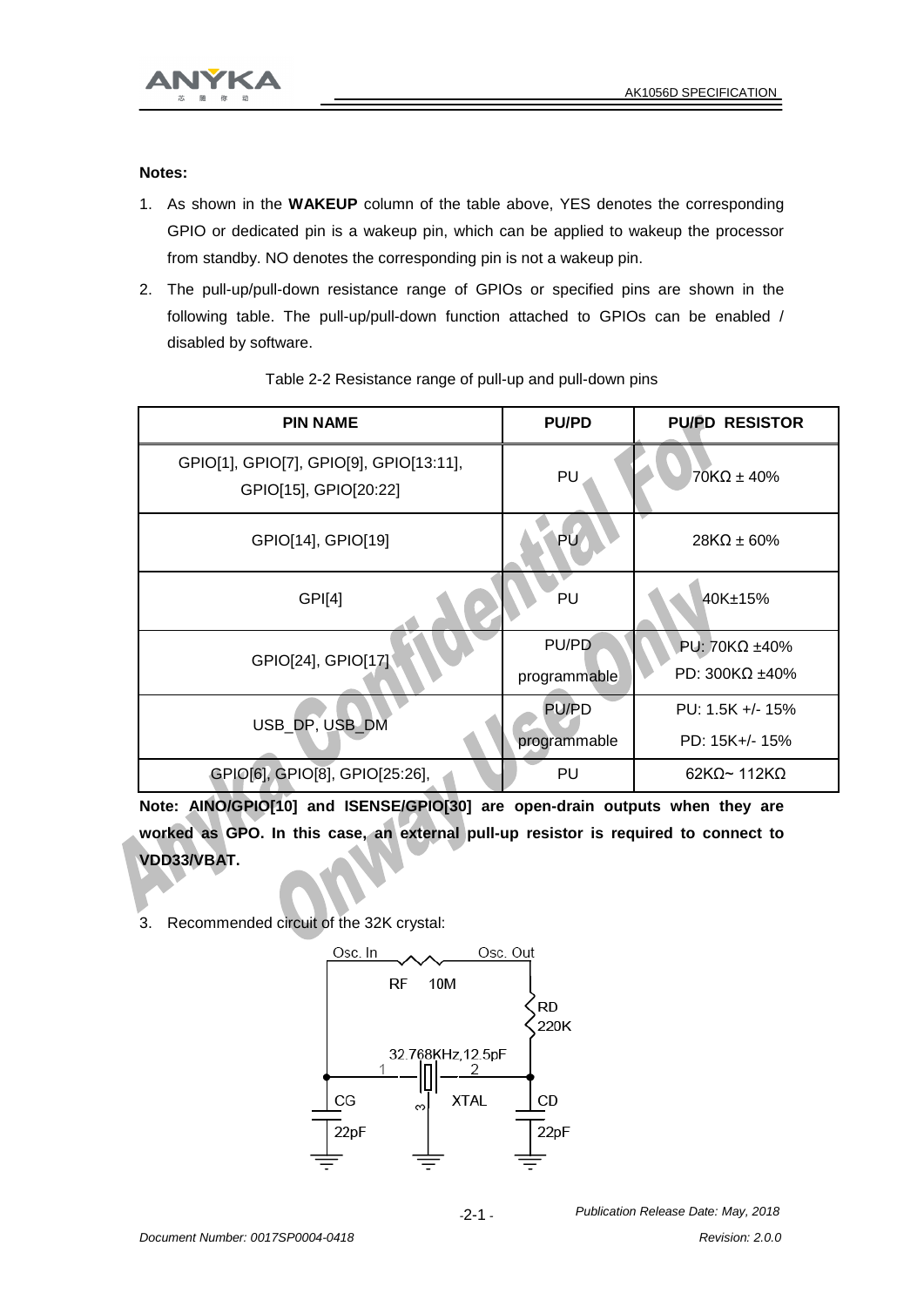

4. Table 2-3 shows the drive strength of GPIOs and SPI pins.

| Table 2-3 AK1056D GPIO Drive Strength (3.3V power supply) |  |  |
|-----------------------------------------------------------|--|--|
|-----------------------------------------------------------|--|--|

| <b>PARAMETER</b>                                     | <b>PIN</b>                                                                                              | <b>DRIVE STRENGTH</b> |                                                           |                |
|------------------------------------------------------|---------------------------------------------------------------------------------------------------------|-----------------------|-----------------------------------------------------------|----------------|
|                                                      |                                                                                                         | <b>MINIMUM</b>        | <b>TYPICAL</b>                                            | <b>MAXIMUM</b> |
|                                                      | GPIO[30] (default as ISENSE),<br>GPIO[10](default as AIN0)                                              |                       |                                                           | 1.5mA          |
| Low level output current                             | GPIO[26:24], GPIO[22:19],<br>GPIO[17], GPIO[15:11],<br>GPIO[9:6], and GPIO[1]                           |                       | 6mA                                                       |                |
| $(Iol@VOL = 0.4V)$                                   | LCD_SEG[11:8], and<br>LCD_SEG[5:0]                                                                      |                       | Seven-segment<br>LCD mode:<br>26mA<br>Other modes:<br>6mA |                |
|                                                      | GPIO[30] (default as ISENSE),<br>GPIO[10](default as AIN0)                                              |                       |                                                           | 1.5mA          |
| High level output current<br>$(I_{oh} @ VOH = 2.4V)$ | GPIO[26:24], GPIO[22:19],<br>GPIO[17], GPIO[15:11],<br>GPIO[9:6],<br>LCD_SEG[11:8], and<br>LCD_SEG[5:0] |                       | 10 <sub>m</sub> A                                         |                |

Table 2-4 classifies the AK1056D signals according to different modules.

Table 2-4 AK1056D Functional Pin Classification

| <b>Module</b>           | <b>PIN NAME</b> |
|-------------------------|-----------------|
|                         | <b>ONOFF</b>    |
|                         | XTAL32KI        |
| 1. System<br>Control(5) | XTAL32KO        |
|                         | XTAL26MI        |
|                         | XTAL26MO        |
| 2. USB                  | USB_DM          |
| Interface(2)            | USB_DP          |

| Module          | <b>PIN NAME</b> |
|-----------------|-----------------|
| 3. Bluetooth(1) | BT TX/RX        |
|                 | SPI1 CLK        |
|                 | SPI1 CS         |
| 4. SPI(6)       | SPI1_DIN (IO1)  |
|                 | SPI1 DOUT (IO0) |
|                 | SPI1_WP (IO2)   |
|                 | SPI1_HOLD (IO3) |

 *Publication Release Date: May, 2018*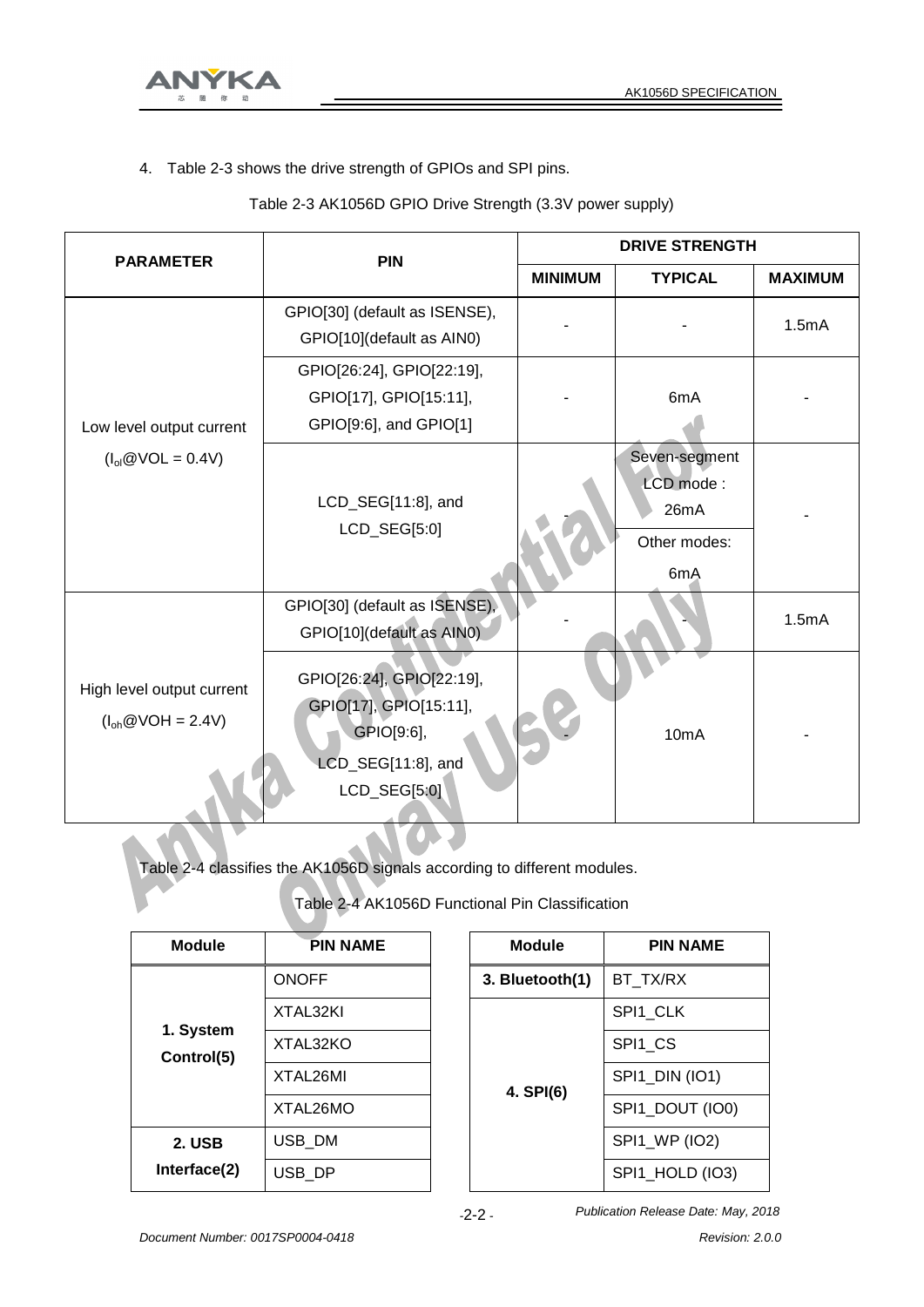



| <b>Module</b>                                                                                         | <b>PIN NAME</b>  |  | <b>Module</b>      | <b>PIN NAME</b>   |
|-------------------------------------------------------------------------------------------------------|------------------|--|--------------------|-------------------|
| 5. IrDA(1)                                                                                            | IrDA_RX          |  |                    | HP_LP             |
|                                                                                                       | SD_CLK           |  |                    | HP_LN             |
|                                                                                                       | SD_CMD           |  |                    | HP_RN             |
|                                                                                                       | $SD$ $D[0]$      |  |                    | HP_RP             |
|                                                                                                       | I2S0_MCLK        |  |                    | LINEIN_LN         |
|                                                                                                       | I2S0_BCLK        |  |                    | LINEIN_LP         |
|                                                                                                       | I2S0_LRCLK       |  |                    | LINEIN_RN         |
|                                                                                                       | I2S0_DIN         |  |                    | LINEIN_RP         |
|                                                                                                       | I2S0_DOUT        |  |                    | MICO <sub>P</sub> |
|                                                                                                       | I2S1_MCLK        |  |                    | MICO_N            |
|                                                                                                       | I2S1_BCLK        |  |                    | MIC1 P            |
|                                                                                                       | I2S1_LRCLK       |  |                    | $MIC1_N$          |
|                                                                                                       | I2S1 DIN         |  |                    | UARTO_TXD         |
|                                                                                                       | I2S1_DOUT        |  |                    | UARTO_RXD         |
| 8. PWM(6)                                                                                             | PWM[5:0]         |  |                    | UART1_TXD         |
|                                                                                                       | JTAG_TMS         |  | <b>12. UART(8)</b> | UART1_RXD         |
| 6. SD<br>Interface(3)<br>7. I2S(10)<br>9. JTAG(6)<br>10. GPIO(27)<br>11.Audio Analog<br>Interface(14) | #JTAG_RST        |  |                    | UART2_CTS         |
|                                                                                                       | JTAG_TDO         |  |                    | UART2_RTS         |
|                                                                                                       | JTAG_RTCK        |  |                    | UART2_TXD         |
|                                                                                                       | JTAG_TCK         |  |                    | UART2_RXD         |
|                                                                                                       | JTAG_TDI         |  |                    | VBAT              |
|                                                                                                       | GPIO[30]         |  | 13. PMU (4)        | VIN_CHG           |
|                                                                                                       | GPIO[24:26]      |  |                    | <b>ISENSE</b>     |
|                                                                                                       | GPIO[19:22]      |  |                    | CHG_GATE          |
|                                                                                                       | GPIO[17]         |  |                    | <b>HPVDD</b>      |
|                                                                                                       | GPIO[6:15]       |  |                    | VDD12             |
|                                                                                                       | GPIO[1]          |  | 14. Power and      | VDD33             |
|                                                                                                       | GPI[6:0]         |  | Grounds (8)        | VCM3/VDD_MIC      |
|                                                                                                       | AIN <sub>0</sub> |  |                    | VCM <sub>2</sub>  |
|                                                                                                       | AIN1             |  |                    | VDD12RF           |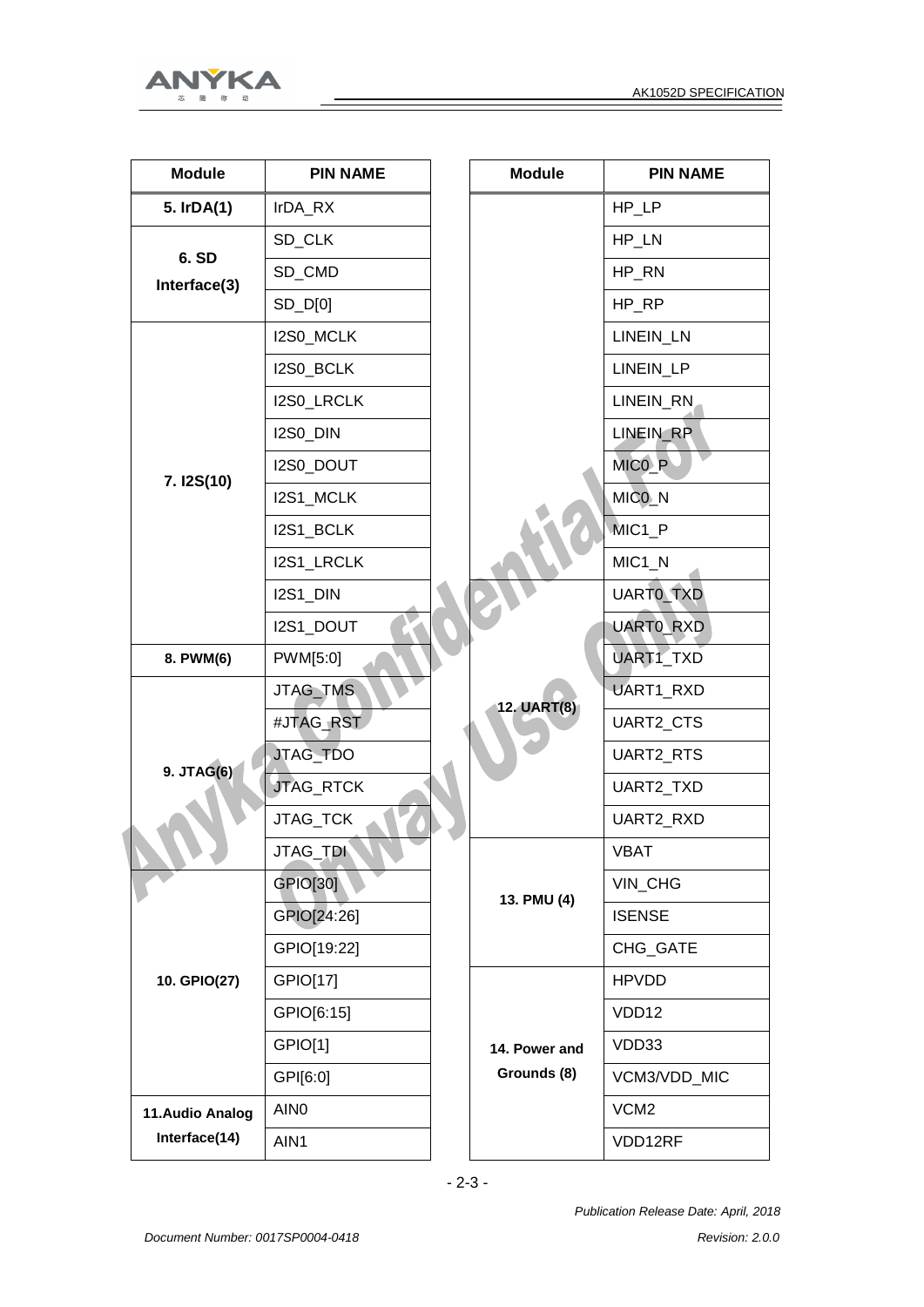



| <b>Module</b> | <b>PIN NAME</b> | <b>Module</b> | <b>PIN NAME</b> |
|---------------|-----------------|---------------|-----------------|
|               | VCC33 RF        |               | GND             |

#### **2.2 Shared-pin List**

In order to reduce pin numbers, many pins are shared by more than one function blocks that would not be implemented at the same time. The table below lists the shared pins. All the shared pins are configured by Shared-Pin Control Register.

| Shared-<br>pin | <b>MODULE</b>    | <b>PIN Name</b>  | <b>RESET</b>  |
|----------------|------------------|------------------|---------------|
| $\overline{2}$ | Analog           | Lineln_LN        | LineIn_LN     |
|                | <b>GPIO</b>      | GPI[0]           |               |
| $\mathfrak{S}$ | Analog           | Lineln_LP        | Lineln_LP     |
|                | <b>GPIO</b>      | GPI[1]           |               |
| 15             | Charger          | CHG_GATE         | CHG_GATE      |
|                | <b>GPI</b>       | GPI[4]           |               |
| 16             | Charger          | <b>ISENSE</b>    | <b>ISENSE</b> |
|                | <b>GPIO</b>      | GPIO[30]         |               |
|                | <b>GPIO</b>      | GPIO[8]          |               |
| 27             | I <sub>2</sub> S | I2S1_MCLK        | GPIO[8]       |
|                | <b>PWM</b>       | PWM3             |               |
|                | <b>GPIO</b>      | GPIO[9]          |               |
|                | 2S               | I2S1_DOUT        |               |
| 28             | <b>UART</b>      | UART2_RXD        | GPIO[9]       |
|                | LCD segment      | LCD_SEG8         |               |
|                | <b>PWM</b>       | PWM <sub>5</sub> |               |
|                | <b>GPIO</b>      | GPIO[21]         |               |
| 30             | <b>UART</b>      | UART1_RXD        | GPIO[21]      |
|                | LCD segment      | LCD_SEG11        |               |
|                | <b>PWM</b>       | PWM3             |               |

Table 2-2 AK1056D Shared-pin List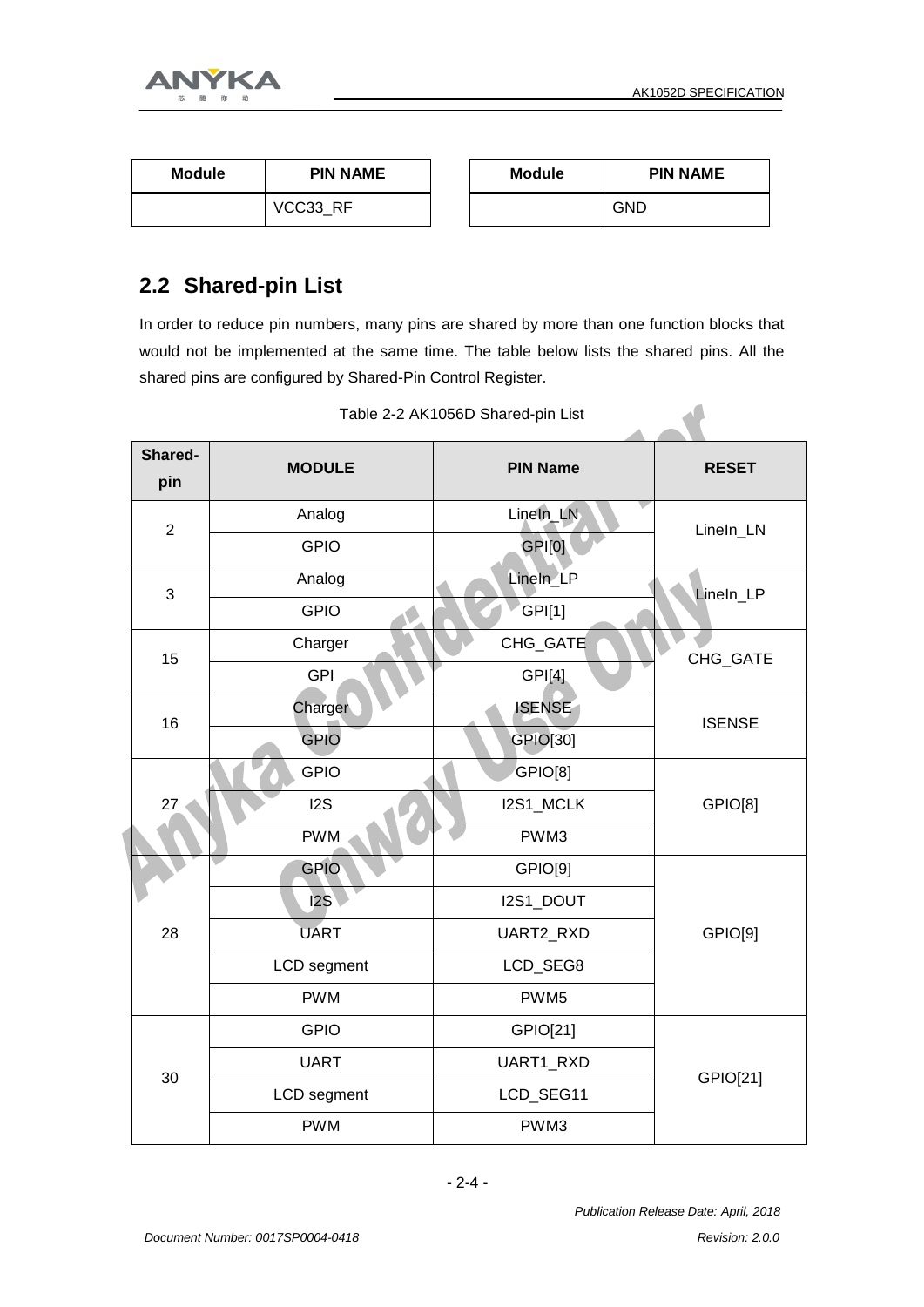



| Shared-<br>pin             | <b>MODULE</b>                                                                                                                                                                                                                                                                                                                                                       | <b>PIN Name</b>                                                                                                                                                                                                                                                                                                                                                                              | <b>RESET</b>    |
|----------------------------|---------------------------------------------------------------------------------------------------------------------------------------------------------------------------------------------------------------------------------------------------------------------------------------------------------------------------------------------------------------------|----------------------------------------------------------------------------------------------------------------------------------------------------------------------------------------------------------------------------------------------------------------------------------------------------------------------------------------------------------------------------------------------|-----------------|
|                            | <b>GPIO</b>                                                                                                                                                                                                                                                                                                                                                         | GPIO[6]                                                                                                                                                                                                                                                                                                                                                                                      |                 |
|                            | <b>UART</b>                                                                                                                                                                                                                                                                                                                                                         | UARTO_TXD                                                                                                                                                                                                                                                                                                                                                                                    | GPIO[6]         |
|                            | <b>GPIO</b>                                                                                                                                                                                                                                                                                                                                                         | GPIO[7]<br>UARTO_RXD<br>SPI1_DOUT(IO0)<br>IrDA_RX<br>I2S0_DOUT<br>LCD_SEG5<br>PWM1<br>GPIO[11]<br>LCD_SEG0<br>PWM <sub>5</sub><br>SPI1_CLK<br>I2S0_DIN<br>UART2_TXD<br><b>GPIO[22]</b><br>I2S0_MCLK<br>LCD_SEG3<br>SPI1_DIN(IO1)<br><b>UART2 RXD</b><br>PWM3<br>GPIO[24]<br>LCD_SEG1<br>PWM0<br>SPI1_HOLD(IO3)<br>I2S0_BCLK<br>UART2_RTS<br>AIN1<br>GPIO[13]<br>LCD_SEG2<br>PWM <sub>2</sub> |                 |
|                            | <b>UART</b>                                                                                                                                                                                                                                                                                                                                                         |                                                                                                                                                                                                                                                                                                                                                                                              |                 |
|                            | <b>SPI</b><br><b>IrDA</b><br>12S<br>LCD segment<br><b>PWM</b><br><b>GPIO</b><br>LCD segment<br><b>PWM</b><br><b>SPI</b><br>12S<br><b>UART</b><br><b>GPIO</b><br>12S<br><b>LCD</b><br><b>SPI</b><br><b>UART</b><br><b>PWM</b><br><b>GPIO</b><br>LCD segment<br><b>PWM</b><br><b>SPI</b><br>12S<br><b>UART</b><br>SAR ADC<br><b>GPIO</b><br>LCD segment<br><b>PWM</b> |                                                                                                                                                                                                                                                                                                                                                                                              |                 |
| 32                         |                                                                                                                                                                                                                                                                                                                                                                     |                                                                                                                                                                                                                                                                                                                                                                                              | GPIO[7]         |
|                            |                                                                                                                                                                                                                                                                                                                                                                     |                                                                                                                                                                                                                                                                                                                                                                                              |                 |
|                            |                                                                                                                                                                                                                                                                                                                                                                     |                                                                                                                                                                                                                                                                                                                                                                                              |                 |
|                            |                                                                                                                                                                                                                                                                                                                                                                     |                                                                                                                                                                                                                                                                                                                                                                                              |                 |
|                            |                                                                                                                                                                                                                                                                                                                                                                     |                                                                                                                                                                                                                                                                                                                                                                                              |                 |
|                            |                                                                                                                                                                                                                                                                                                                                                                     |                                                                                                                                                                                                                                                                                                                                                                                              |                 |
|                            |                                                                                                                                                                                                                                                                                                                                                                     |                                                                                                                                                                                                                                                                                                                                                                                              |                 |
|                            |                                                                                                                                                                                                                                                                                                                                                                     |                                                                                                                                                                                                                                                                                                                                                                                              | GPIO[11]        |
|                            |                                                                                                                                                                                                                                                                                                                                                                     |                                                                                                                                                                                                                                                                                                                                                                                              |                 |
|                            |                                                                                                                                                                                                                                                                                                                                                                     |                                                                                                                                                                                                                                                                                                                                                                                              |                 |
|                            |                                                                                                                                                                                                                                                                                                                                                                     |                                                                                                                                                                                                                                                                                                                                                                                              |                 |
|                            |                                                                                                                                                                                                                                                                                                                                                                     |                                                                                                                                                                                                                                                                                                                                                                                              |                 |
|                            |                                                                                                                                                                                                                                                                                                                                                                     |                                                                                                                                                                                                                                                                                                                                                                                              |                 |
|                            |                                                                                                                                                                                                                                                                                                                                                                     |                                                                                                                                                                                                                                                                                                                                                                                              | <b>GPIO[22]</b> |
|                            |                                                                                                                                                                                                                                                                                                                                                                     |                                                                                                                                                                                                                                                                                                                                                                                              |                 |
|                            |                                                                                                                                                                                                                                                                                                                                                                     |                                                                                                                                                                                                                                                                                                                                                                                              |                 |
|                            |                                                                                                                                                                                                                                                                                                                                                                     |                                                                                                                                                                                                                                                                                                                                                                                              |                 |
|                            |                                                                                                                                                                                                                                                                                                                                                                     |                                                                                                                                                                                                                                                                                                                                                                                              |                 |
| 31<br>33<br>34<br>35<br>36 |                                                                                                                                                                                                                                                                                                                                                                     |                                                                                                                                                                                                                                                                                                                                                                                              |                 |
|                            |                                                                                                                                                                                                                                                                                                                                                                     | GPIO[24]                                                                                                                                                                                                                                                                                                                                                                                     |                 |
|                            |                                                                                                                                                                                                                                                                                                                                                                     |                                                                                                                                                                                                                                                                                                                                                                                              |                 |
|                            |                                                                                                                                                                                                                                                                                                                                                                     |                                                                                                                                                                                                                                                                                                                                                                                              |                 |
|                            |                                                                                                                                                                                                                                                                                                                                                                     |                                                                                                                                                                                                                                                                                                                                                                                              |                 |
|                            |                                                                                                                                                                                                                                                                                                                                                                     |                                                                                                                                                                                                                                                                                                                                                                                              |                 |
|                            |                                                                                                                                                                                                                                                                                                                                                                     |                                                                                                                                                                                                                                                                                                                                                                                              | GPIO[13]        |
|                            |                                                                                                                                                                                                                                                                                                                                                                     |                                                                                                                                                                                                                                                                                                                                                                                              |                 |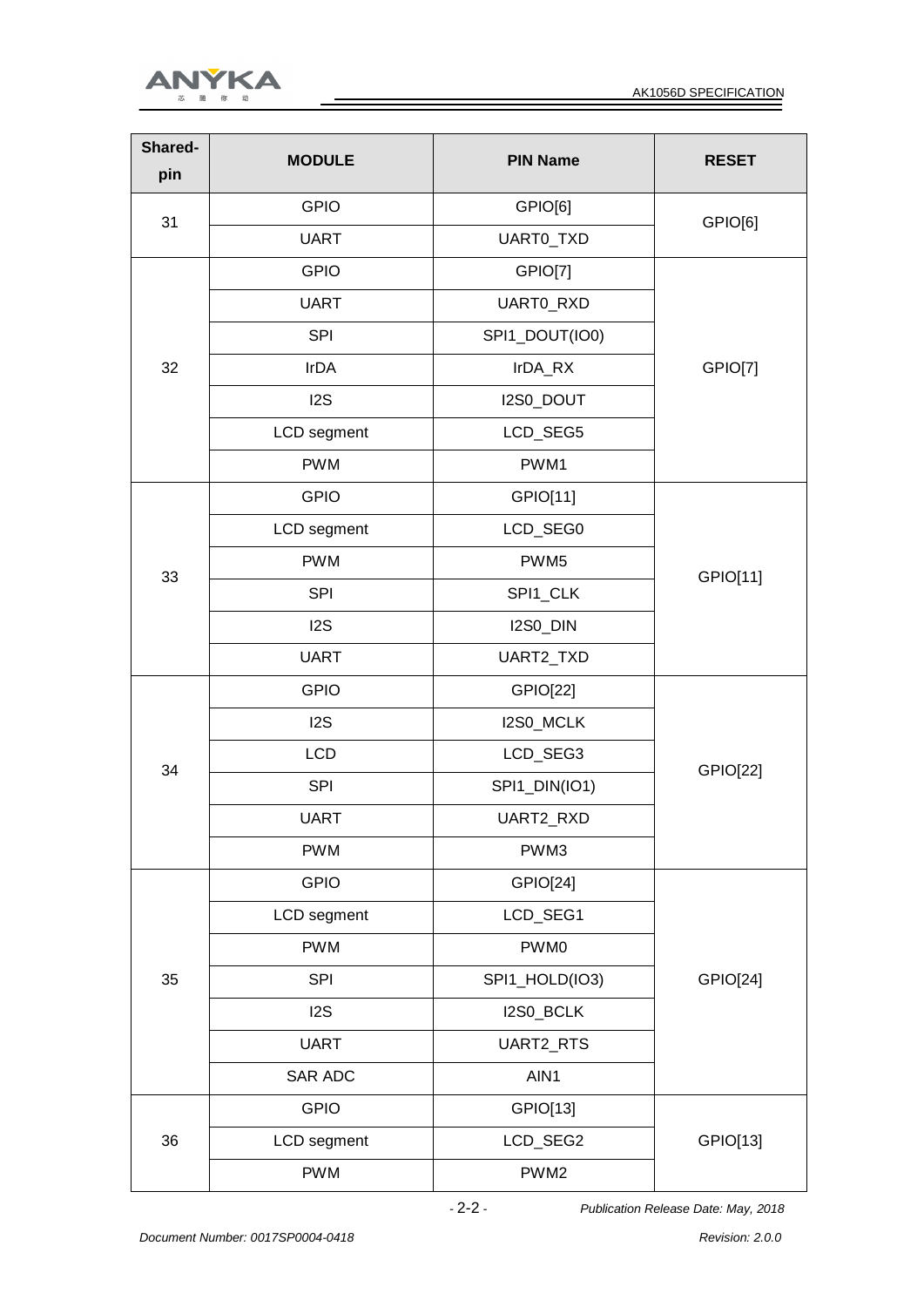

| Shared-<br>pin             | <b>MODULE</b> | <b>PIN Name</b>                                                                                                                                                                                                                       | <b>RESET</b> |
|----------------------------|---------------|---------------------------------------------------------------------------------------------------------------------------------------------------------------------------------------------------------------------------------------|--------------|
|                            | <b>SPI</b>    | SPI1_CS                                                                                                                                                                                                                               |              |
|                            | 12S           | I2S0_LRCLK                                                                                                                                                                                                                            |              |
|                            | <b>JTAG</b>   | JTAG_TDI                                                                                                                                                                                                                              |              |
|                            | <b>GPIO</b>   | GPIO[15]                                                                                                                                                                                                                              |              |
| 37<br>38<br>39<br>40<br>41 | 12S           | I2S0_MCLK                                                                                                                                                                                                                             |              |
|                            | LCD segment   | LCD_SEG3                                                                                                                                                                                                                              | GPIO[15]     |
|                            | <b>SPI</b>    | SPI1_DIN(IO1)                                                                                                                                                                                                                         |              |
|                            | <b>PWM</b>    | PWM3                                                                                                                                                                                                                                  |              |
|                            | <b>UART</b>   | UART2_RXD                                                                                                                                                                                                                             |              |
|                            | <b>GPIO</b>   | GPIO[12]                                                                                                                                                                                                                              |              |
|                            | <b>SPI</b>    | SPI1_WP(IO2)                                                                                                                                                                                                                          |              |
|                            | LCD segment   | LCD_SEG4                                                                                                                                                                                                                              | GPIO[12]     |
|                            | <b>PWM</b>    | PWM4<br>I2S1_DOUT<br>#JTAG_RST<br>GPIO[17]<br>I2S1_DIN<br>LCD_SEG9<br>PWM <sub>2</sub><br><b>JTAG TCK</b><br>GPIO[1]<br>#JTAG_RST<br>SD_D[0]<br>PWM4<br>GPIO[20]<br>I2S1_MCLK<br>UART1_TXD<br>PWM4<br>SD_D[0]<br>JTAG_TDO<br>GPIO[19] |              |
| 42                         | 12S           |                                                                                                                                                                                                                                       |              |
|                            | <b>JTAG</b>   |                                                                                                                                                                                                                                       |              |
|                            | <b>GPIO</b>   |                                                                                                                                                                                                                                       |              |
|                            | 12S           |                                                                                                                                                                                                                                       |              |
|                            | LCD segment   |                                                                                                                                                                                                                                       | GPIO[17]     |
|                            | <b>PWM</b>    |                                                                                                                                                                                                                                       |              |
|                            | <b>JTAG</b>   |                                                                                                                                                                                                                                       |              |
|                            | <b>GPIO</b>   |                                                                                                                                                                                                                                       |              |
|                            | <b>JTAG</b>   |                                                                                                                                                                                                                                       |              |
|                            | SD            |                                                                                                                                                                                                                                       | GPIO[1]      |
|                            | <b>PWM</b>    |                                                                                                                                                                                                                                       |              |
|                            | <b>GPIO</b>   |                                                                                                                                                                                                                                       |              |
|                            | 12S           |                                                                                                                                                                                                                                       |              |
|                            | <b>UART</b>   |                                                                                                                                                                                                                                       |              |
|                            | <b>PWM</b>    |                                                                                                                                                                                                                                       | GPIO[20]     |
|                            | SD            |                                                                                                                                                                                                                                       |              |
|                            | <b>JTAG</b>   |                                                                                                                                                                                                                                       |              |
|                            | <b>GPIO</b>   |                                                                                                                                                                                                                                       | GPIO[19]     |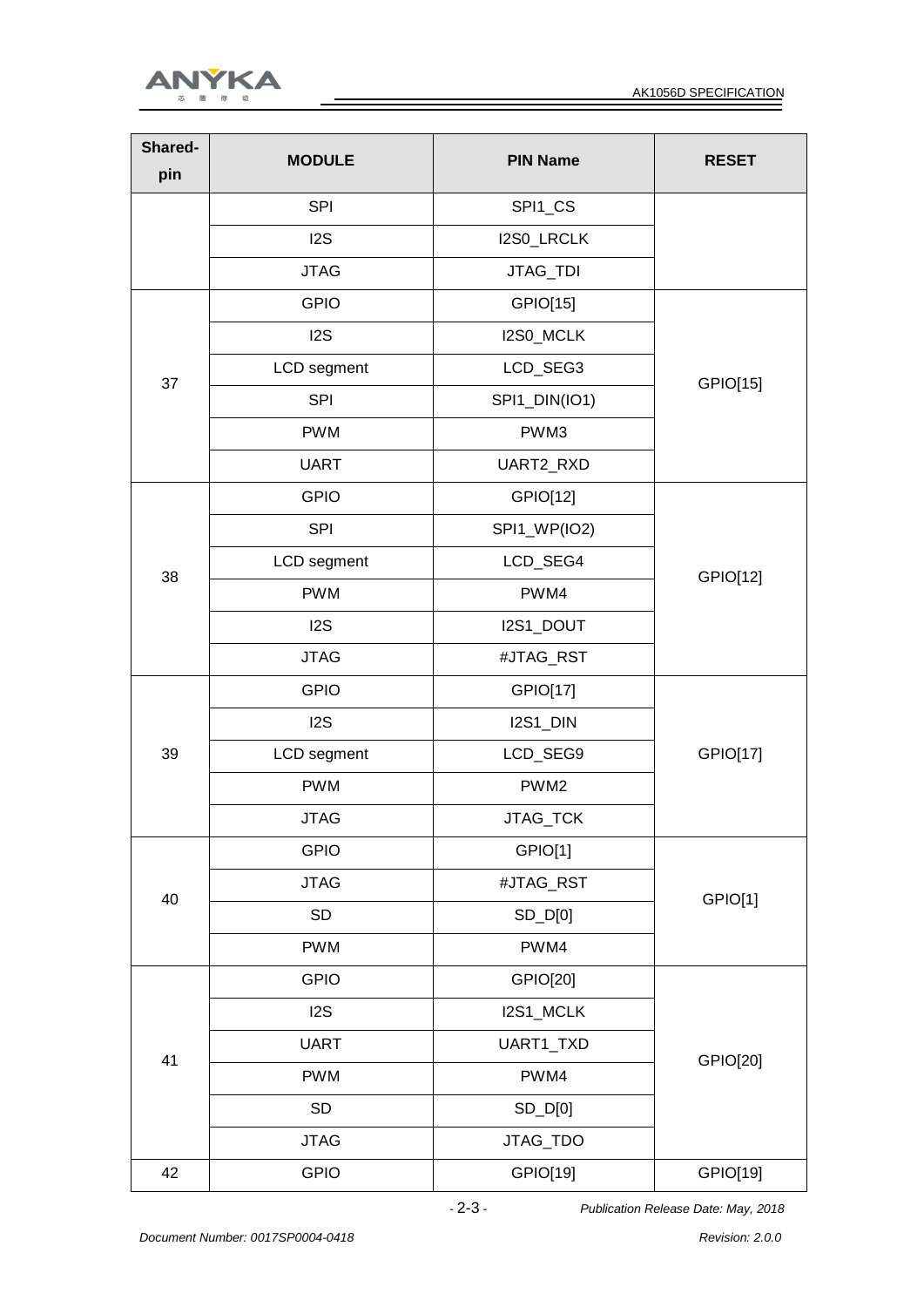



| Shared-<br>pin | <b>MODULE</b>    | <b>PIN Name</b>                                                                                                                                                                                          | <b>RESET</b>       |
|----------------|------------------|----------------------------------------------------------------------------------------------------------------------------------------------------------------------------------------------------------|--------------------|
|                | 12S              | I2S1_LRCLK                                                                                                                                                                                               |                    |
|                | LCD segment      | LCD_SEG11                                                                                                                                                                                                |                    |
|                | <b>PWM</b>       | PWM <sub>5</sub>                                                                                                                                                                                         |                    |
|                | <b>SD</b>        | SD_CLK                                                                                                                                                                                                   |                    |
|                | <b>JTAG</b>      | JTAG_RTCK                                                                                                                                                                                                |                    |
|                | <b>GPIO</b>      | GPIO[14]                                                                                                                                                                                                 |                    |
|                | I <sub>2</sub> S | I2S1_BCLK                                                                                                                                                                                                |                    |
| 43             | LCD segment      | LCD_SEG10                                                                                                                                                                                                | GPIO[14]           |
|                | <b>UART</b>      | UART2_CTS<br>SD_CMD<br>JTAG_TMS<br>AIN <sub>0</sub><br>GPIO[10]<br>Lineln_RN<br>MICO_P<br><b>GPI[2]</b><br>LineIn_RP<br>MICO_N<br>GPI[3]<br>MIC <sub>1_P</sub><br>GPI[5]<br>MIC <sub>1_N</sub><br>GPI[6] |                    |
|                | <b>SD</b>        |                                                                                                                                                                                                          |                    |
|                | <b>JTAG</b>      |                                                                                                                                                                                                          |                    |
| 44             | <b>SAR ADC</b>   |                                                                                                                                                                                                          | AIN <sub>0</sub>   |
|                | <b>GPIO</b>      |                                                                                                                                                                                                          |                    |
|                | Analog           |                                                                                                                                                                                                          |                    |
| 45             | Analog           |                                                                                                                                                                                                          | Lineln_RN          |
|                | <b>GPI</b>       |                                                                                                                                                                                                          |                    |
|                | Analog           |                                                                                                                                                                                                          |                    |
| 46             | Analog           |                                                                                                                                                                                                          | Lineln_RP          |
|                | <b>GPI</b>       |                                                                                                                                                                                                          |                    |
| 47             | Analog           |                                                                                                                                                                                                          |                    |
|                | <b>GPI</b>       |                                                                                                                                                                                                          | MIC <sub>1_P</sub> |
| 48             | Analog           |                                                                                                                                                                                                          |                    |
|                | <b>GPI</b>       |                                                                                                                                                                                                          | MIC <sub>1_N</sub> |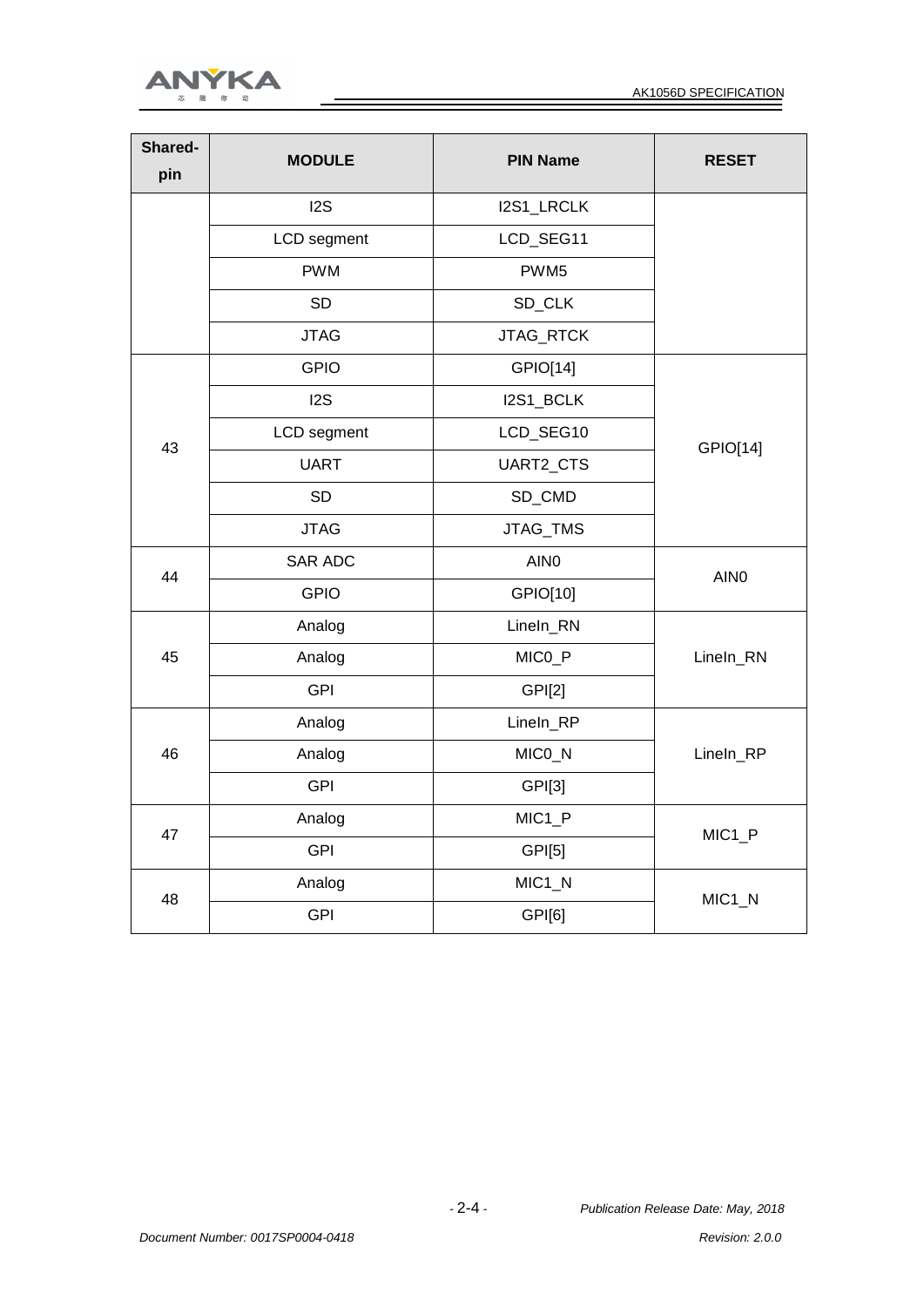

## **3 Electrical Specifications**

#### **3.1 Maximum Ratings**

Stresses greater than those listed may cause permanent damage to the device. This is a stress rating only, and functional operation of the device at these or any other conditions outside those indicted in the operational sections of this specification are not implied. Exposure to absolute maximum rating conditions for extended period may affect reliability.

| <b>PARAMETER</b>                                  | <b>SYMBOL</b>     | <b>MINIMUM</b> | <b>MAXIMUM</b> | <b>UNIT</b>  |
|---------------------------------------------------|-------------------|----------------|----------------|--------------|
| VDD12 supply voltage relative to GND              | VDD <sub>12</sub> | $-0.3$         | 1.4            | $\vee$       |
| VDD33 supply voltage relative to GND              | VDD33             | $-0.3$         | 4.0            | V            |
| AVDD_MIC supply voltage relative to<br><b>GND</b> | AVDD_MIC          | $-0.3$         | 4.0            | $\vee$       |
| AVCC_USB supply voltage relative to<br><b>GND</b> | AVCC_USB          | $-0.3$         | 4.0            | $\vee$       |
| AVCC supply voltage relative to GND               | <b>AVCC</b>       | $-0.3$         | 4.0            | $\vee$       |
| HPVDD supply voltage relative to<br><b>GND</b>    | <b>HPVDD</b>      | $-0.3$         | 4.0            | $\vee$       |
| VDD12_RF supply voltage relative to<br><b>GND</b> | VDD12 RF          | $-0.3$         | 1.4            | $\vee$       |
| VCC33_RF supply voltage relative to<br><b>GND</b> | VCC33_RF          | $-0.3$         | 4.0            | $\vee$       |
| VBAT supply voltage relative to GND               | <b>VBAT</b>       | $-0.3$         | 4.5            | V            |
| VIN_CHG supply voltage relative to<br><b>GND</b>  | VIN_CHG           | $-0.3$         | 5.5            | $\vee$       |
| <b>Storage Temperature</b>                        | $T_S$             | -40            | 125            | $^{\circ}$ C |

Table 3-1 AK1056D Maximum Ratings

#### **3.2 Recommended Operating Range**

| Table 3-2 Recommended Operating Range |  |  |
|---------------------------------------|--|--|
|---------------------------------------|--|--|

| <b>PARAMETER</b>                        | <b>SYMBOL</b>    | <b>MINIMUM</b> | <b>TYPICAL</b> | <b>MAXIMUM</b> | <b>UNIT</b> |
|-----------------------------------------|------------------|----------------|----------------|----------------|-------------|
| VDD12 supply voltage relative to<br>GND | VDD <sup>2</sup> | 1.08           | 1.2            | 1.35           |             |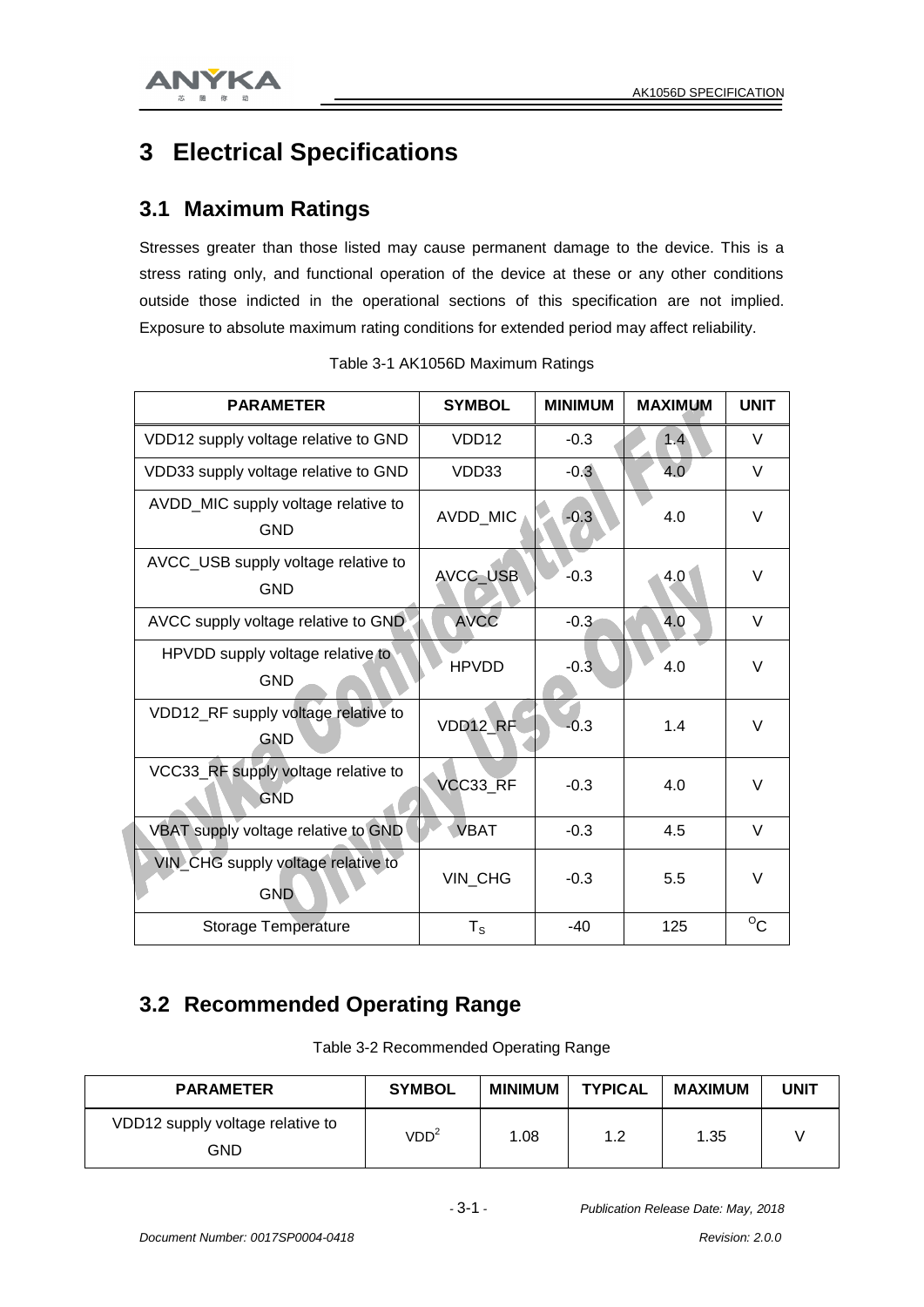

| <b>PARAMETER</b>                                  | <b>SYMBOL</b>  | <b>MINIMUM</b> | <b>TYPICAL</b> | <b>MAXIMUM</b> | <b>UNIT</b> |
|---------------------------------------------------|----------------|----------------|----------------|----------------|-------------|
| VDD33 supply voltage relative to<br><b>GND</b>    | VDD33          | 2.97           | 3.30           | 3.63           | V           |
| AVDD_MIC supply voltage relative to<br><b>GND</b> | AVDD_MIC       | 2.97           | 3.0            | 3.63           | $\vee$      |
| VCCA_USB supply voltage relative to<br><b>GND</b> | VCCA_USB       | 2.97           | 3.30           | 3.63           | $\vee$      |
| AVCC supply voltage relative to GND               | <b>AVCC</b>    | 2.85           | 3.0            | 3.1            | $\vee$      |
| HPVDD supply voltage relative to<br><b>GND</b>    | <b>HPVDD</b>   | 3.2            | 3.3            | 3.6            | $\vee$      |
| VDD12_RF supply voltage relative to<br><b>GND</b> | VDD12 RF       | 1.15           | 1.3            | 1.4            | $\vee$      |
| VCC33_RF supply voltage relative to<br><b>GND</b> | VCC33_RF       | 2.8            | 3.0            | 3.30           | V           |
| VBAT supply voltage relative to GND               | <b>VBAT</b>    | 3.5            |                | 4.5            | $\vee$      |
| VIN_CHG supply voltage relative to<br><b>GND</b>  | <b>VIN_CHG</b> | 3.5            |                | 5.0            | $\vee$      |
| <b>Operating Temperature Range</b>                | $T_{\rm o}$    | $\mathbf 0$    |                | 75             | $\rm ^{o}C$ |
|                                                   |                |                |                |                |             |

#### **Notes:**

- 1. In normal mode, the recommended operating range of VDD12 is given in the table.
- 2. In standby mode, VDD12 is recommended to set as 1.1V to save power.

## **3.3 Electrical Characteristics of PMU**

Table 3-3 Electrical Characteristics of LDO12

Typical values are at  $T_A = +27^{\circ}$ C and all Current Values are dynamic, unless other-wise noted.

| <b>Symbol</b>      | <b>Parameter</b> | <b>Conditions</b>           | Min | Typ | Max  | Unit |
|--------------------|------------------|-----------------------------|-----|-----|------|------|
| Vin                | Input voltage    | ۰                           | 2.5 | 3.3 | 3.7  | V    |
| Vout<br>(accuracy) | Output voltage   | Default                     | -3  |     | $+3$ | %    |
| Vout               | Output voltage   | ۰                           |     | 1.2 | 1.35 | V    |
| lout               | Output current   | -                           |     | 100 | 150  | mA   |
| $\triangle$ Vout,  | Load regulation  | T=27 $\degree$ C, Vin=3.3V, |     | 38  | ٠    | mV   |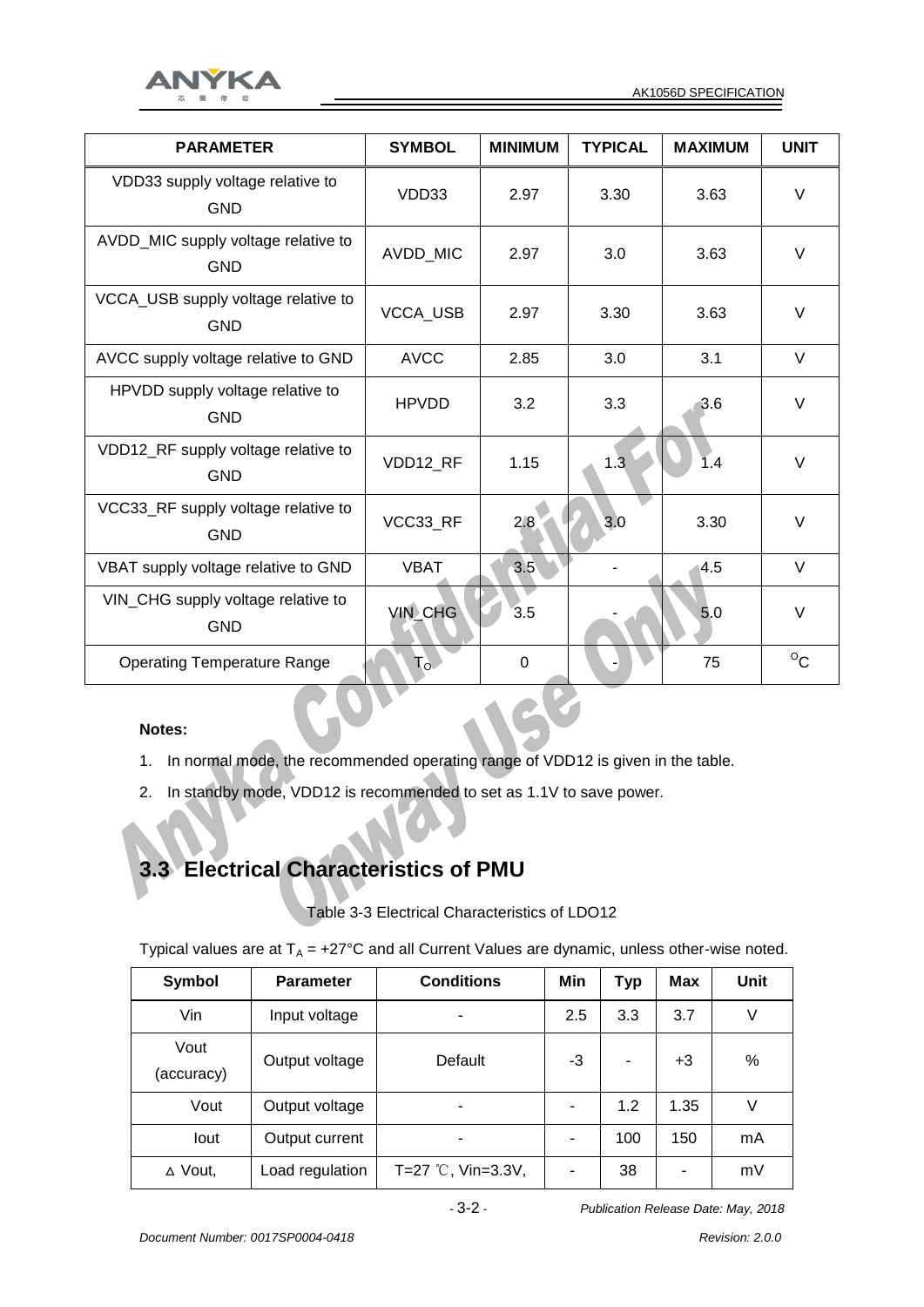



| Symbol            | <b>Parameter</b>         | <b>Conditions</b> | Min | <b>Typ</b> | <b>Max</b> | Unit      |
|-------------------|--------------------------|-------------------|-----|------------|------------|-----------|
| ∆ Vout/∆ lout     |                          | @lout=1 to 100mA  |     | 330        |            | $m\Omega$ |
|                   |                          | $Iout=1mA$        |     | 3          | ۰          | mV        |
| $\triangle$ Vout, | Line regulation          | @Vin=3.0V to 3.7V |     | 0.2        | ۰          | %         |
| ∆ Vout/∆ Vin      |                          | lout=100mA        |     | 8          |            | mV        |
|                   |                          | @Vin=3.0V to 3.7V |     | 0.5        |            | %         |
| Icc               | Vin Quiescent<br>Current | No load           |     | 50         | ۰          | μA        |
| Ipd               | Power-down<br>current    |                   |     | 0.1        |            | μA        |

Table 3-4 Electrical Characteristics of LDO33

Typical values are at  $T_A$  = +27°C and all Current Values are dynamic, unless other-wise noted.

| <b>Symbol</b>                   | <b>Parameter</b>      | <b>Conditions</b>  | Min                          | <b>Typ</b> | <b>Max</b>     | Unit      |
|---------------------------------|-----------------------|--------------------|------------------------------|------------|----------------|-----------|
| Vin                             | Input voltage         |                    | 3.5                          | 3.7        | 5.0            | $\vee$    |
| Vout<br>(accuracy)              | Output voltage        | Default            | $-3$                         |            | $+3$           | %         |
| Vout                            | Output voltage        |                    |                              | 3.3        | $\overline{a}$ | $\vee$    |
| lout                            | Output current        |                    |                              |            | 250            | mA        |
| △ Vout,                         |                       | T=27 °C, Vin=3.8V, |                              | 40         |                | mV        |
| ∆ Vout/∆ lout                   | Load regulation       | @lout=1 to 100mA   | $\qquad \qquad \blacksquare$ | 340        |                | $m\Omega$ |
|                                 |                       | $Iout=1mA$         | $\blacksquare$               | 3          |                | mV        |
| ∆ Vout,                         | Line regulation       | @Vin=3.5 to 5V     | $\overline{\phantom{a}}$     | 0.2        |                | $\%$      |
| A Vout/∆ Vin                    |                       | lout=250mA         |                              | 10         |                | mV        |
|                                 |                       | @Vin=3.5V to 5V    | $\overline{a}$               | 0.5        |                | %         |
| Vin Quiescent<br>Icc<br>Current |                       | No load            | -                            | 50         |                | μA        |
| Ipd                             | Power-down<br>current |                    |                              | 0.1        |                | μA        |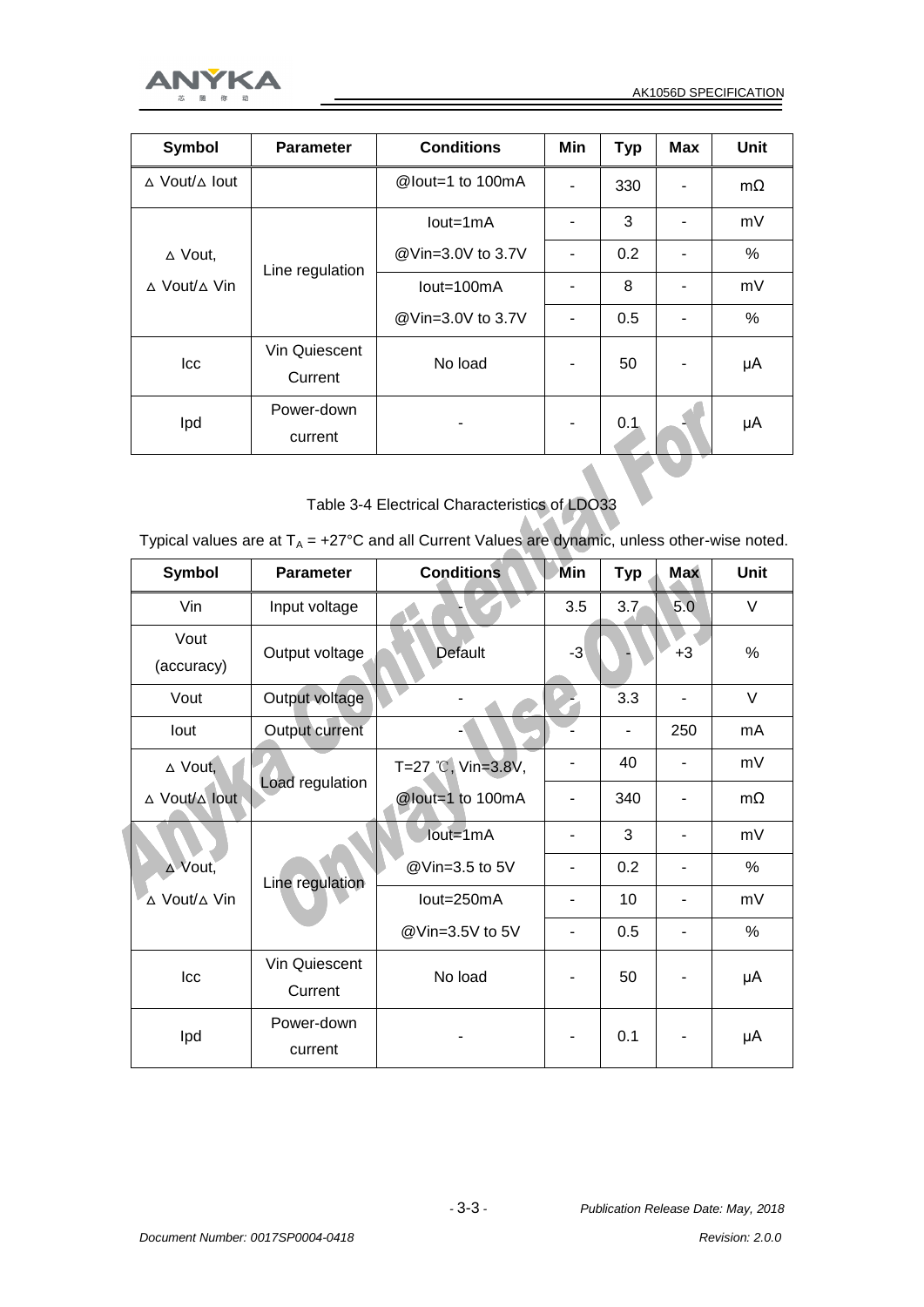

| <b>Symbol</b>                      | <b>Parameter</b> | <b>Conditions</b>  | Min  | <b>Typ</b> | <b>Max</b> | Unit      |
|------------------------------------|------------------|--------------------|------|------------|------------|-----------|
| Vin                                | Input voltage    |                    | 3.2  | 3.8        | 4.5        | V         |
| Vout<br>(accuracy)                 | Output voltage   | Default            | $-3$ |            | 3          | %         |
| Vout                               | Output voltage   |                    |      | 3.0        |            | V         |
| lout                               | Output current   |                    |      | 50         | 80         | mA        |
| $\triangle$ Vout,                  |                  | T=27 °C, Vin=3.8V, |      | 10         |            | mV        |
| $\triangle$ Vout/ $\triangle$ lout | Load regulation  | @lout=1 to 50mA    |      | 500        |            | $m\Omega$ |
|                                    |                  | $Iout=1mA$         |      | 5          |            | mV        |
| ∆ Vout,                            | Line regulation  | @Vin=3.8 to 4.5V   |      | 0.2        |            | %         |
| $\triangle$ Vout/ $\triangle$ Vin  |                  | $Iout = 50mA$      |      | 20         |            | mV        |
|                                    |                  | @Vin=3.8V to 4.5V  |      | 0.5        |            | %         |
| Icc                                | Vin Quiescent    | No load            |      | 50         |            | μA        |
|                                    | Current          |                    |      |            |            |           |
| Ipd                                | Power-down       |                    |      | 0.1        |            | μA        |
|                                    | current          |                    |      |            |            |           |

Table 3-5 Electrical Characteristics of LDO33RF

Typical values are at  $T_A$  = +27°C and all Current Values are dynamic, unless other-wise noted.

## Table 3-6 Electrical Characteristics of LDO12RF

Typical values are at  $T_A$  = +27°C and all Current Values are dynamic, unless other-wise noted.

| <b>Symbol</b>                      | <b>Parameter</b> | <b>Conditions</b>           | Min | <b>Typ</b> | <b>Max</b>               | Unit      |
|------------------------------------|------------------|-----------------------------|-----|------------|--------------------------|-----------|
| Vin                                | Input voltage    |                             | 2.5 | 3.3        | 3.7                      | V         |
| Vout<br>(accuracy)                 | Output voltage   | Default                     | -3  |            | 3                        | %         |
| Vout                               | Output voltage   |                             | 1.1 | 1.3        | 1.4                      | V         |
| lout                               | Output current   |                             |     | 80         | 100                      | mA        |
| ∆ Vout,                            |                  | T=27 $\degree$ C, Vin=3.8V, |     | 38         |                          | mV        |
| $\triangle$ Vout/ $\triangle$ lout | Load regulation  | @lout=1 to 100mA            |     | 330        | ۰                        | $m\Omega$ |
| $\triangle$ Vout,                  |                  | $Iout=1mA$                  |     | 3          |                          | mV        |
| $\triangle$ Vout/ $\triangle$ Vin  | Line regulation  | @Vin=3.3 to 3.7V            |     | 0.2        | $\overline{\phantom{0}}$ | %         |
|                                    |                  | $Iout=100mA$                |     | 8          |                          | mV        |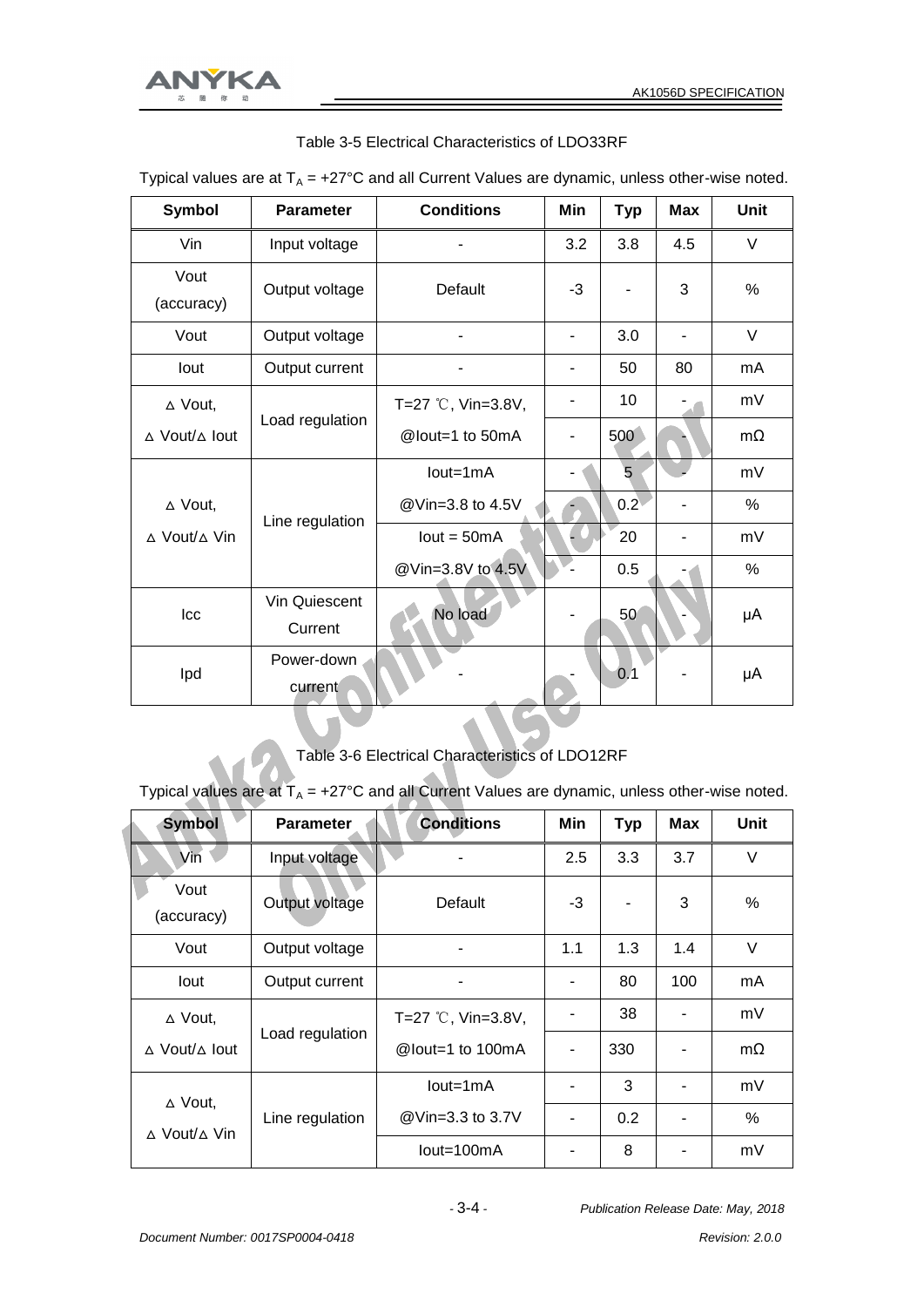$\overline{a}$ 



| Symbol | <b>Parameter</b>         | <b>Conditions</b> | Min | Typ | <b>Max</b> | <b>Unit</b> |
|--------|--------------------------|-------------------|-----|-----|------------|-------------|
|        |                          | @Vin=3.3V to 3.7V |     | 0.5 | ٠          | %           |
| Icc    | Vin Quiescent<br>Current | No load           |     | 50  | ۰          | μA          |
| Ipd    | Power-down<br>current    | -                 |     | 0.1 | ٠          | μA          |

#### **3.4 DC Electrical Characteristics**

| <b>PARAMETER</b>                    | <b>SYMBOL</b> | <b>MINIMUM</b> | <b>TYPICAL</b> | <b>MAXIMUM</b> | <b>UNIT</b> |
|-------------------------------------|---------------|----------------|----------------|----------------|-------------|
| Input High Voltage                  | <b>VIH</b>    | 2.0            |                | VDD33+0.3      | $\vee$      |
| Input Low Voltage                   | VIL           | $-0.3$         |                | 0.8            | V           |
| Output High Voltage                 | <b>VOH</b>    | $2.4 -$        |                |                | V           |
| <b>Output Low Voltage</b>           | <b>VOL</b>    |                |                | 0.4            | $\vee$      |
| Input Leakage Current               | IL.           |                |                | ±1             | μA          |
| Tri-state Output Leakage<br>Current | <b>IOZ</b>    |                |                | ±1             | μA          |
| Input capacitance                   | ĆІ            |                |                | 8              | pF          |
| Output capacitance                  | CO            |                |                | 8              | pF          |
| Analog Line in Resistance           | $R_L$         |                | <b>18K</b>     |                | Ω           |
| Microphone Input Resistance         | Rmic          |                | 5K             |                | $\Omega$    |
| Headphone output load<br>resistance | <b>RHP</b>    |                | 32             |                | Ω           |

Table 3-7 DC Electrical Characteristics

#### **3.5 AC Electrical Characteristics**

Table 3-8 32K/26M Oscillator Signal Timing

| <b>PARAMETER</b>            | MIN. | TYP. | MAX. | <b>UNIT</b> |
|-----------------------------|------|------|------|-------------|
| <b>XTAL32K Startup Time</b> |      | 500  | -    | ms          |
| <b>XTAL26M Startup Time</b> |      |      | -    | ms          |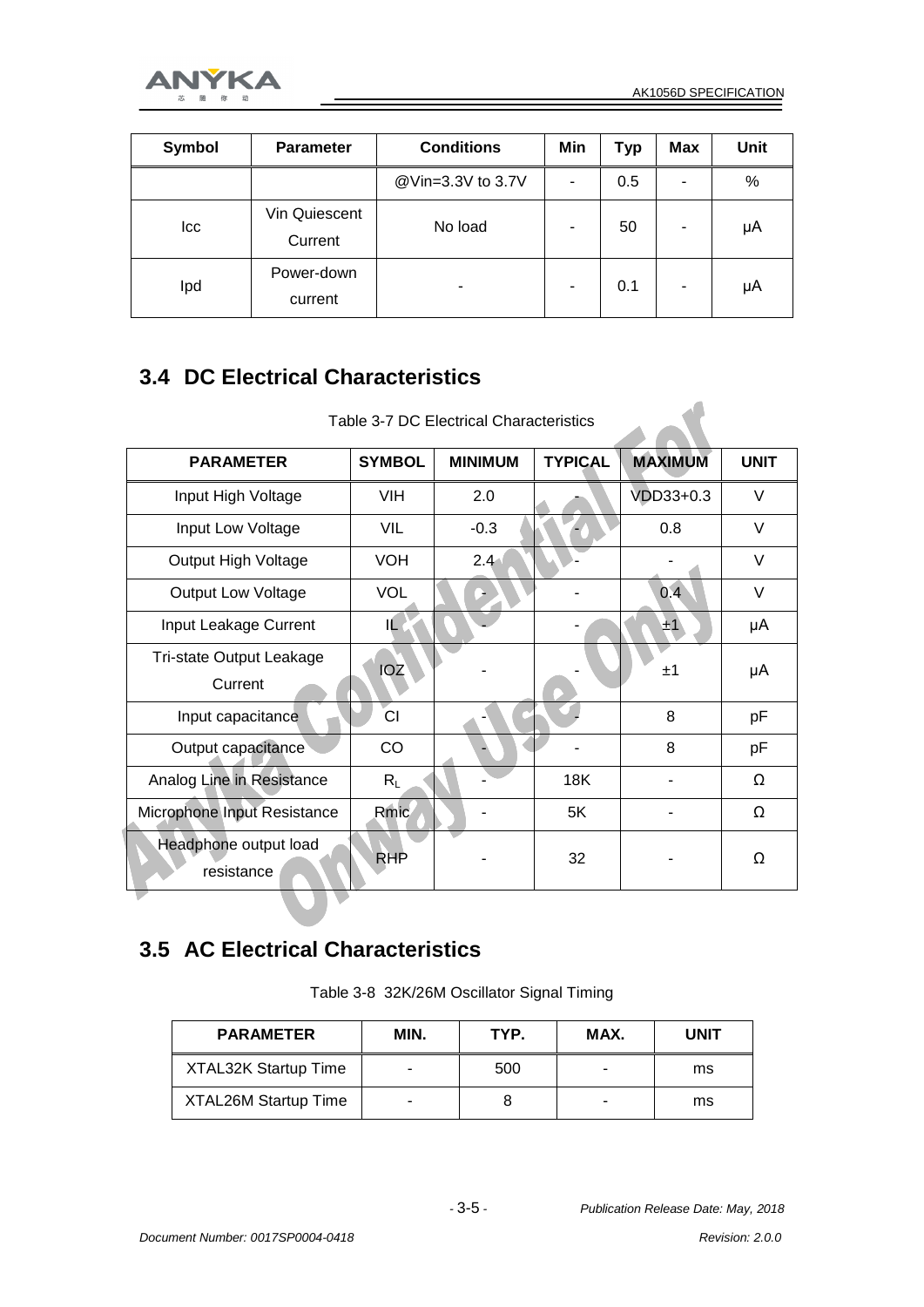

#### **3.6 Bluetooth RF Characteristics**

| <b>PARAMETER</b>                                     | <b>UNIT</b> | MIN | TYP. | MAX.   | <b>REFERENCE</b> |
|------------------------------------------------------|-------------|-----|------|--------|------------------|
| <b>Output Power</b>                                  | dBm         | -3  | 2    | 6      |                  |
| Power Control                                        | dB          |     | 24   |        | $>=16$           |
| <b>Frequency Range</b>                               | GHz         | 2.4 | ۰    | 2.4835 | $2.4 - 2.4835$   |
| <b>Initial Carrier</b><br><b>Frequency Tolerance</b> | <b>KHz</b>  | -50 |      | 50     | $-75 - 75$       |
| <b>Carrier Frequency Drift</b>                       | KHz/50us    |     | 5    | 20     | $\leq$ 20        |

Table 3-9 RF TX Characteristics

Table 3-10 RF RX Characteristics

| <b>PARAMETER</b>    | UNIT | MIN.  | TYP.  | MAX. | <b>REFERENCE</b> |
|---------------------|------|-------|-------|------|------------------|
| Sensitivity         | dBm  |       | $-80$ |      | $\leq$ -70       |
| Maximum Input Level | dBm  | $-20$ | -     |      | $>= -20$         |

#### **3.7 Analog Interface Characteristics**

Table 3-11 Analog Interface Characteristics

| <b>PARAMETER</b>                    | <b>SYMBOL</b> | <b>MINIMUM</b> | <b>TYPICAL</b>        | <b>MAXIMUM</b> | <b>UNIT</b> |
|-------------------------------------|---------------|----------------|-----------------------|----------------|-------------|
| Analog Line in Resistance           | R∟            | 6.3K           | 18K                   | 30K            |             |
| Microphone Input Resistance         | Rmic          |                | 5K                    |                |             |
| Headphone output load<br>resistance | <b>RHP</b>    |                | External<br>connected |                |             |

#### **3.8 Power-down and Sniff Supply Current**

| <b>PARAMETER</b>                  | <b>MINIMUM</b> | <b>TYPICAL</b> | <b>MAXIMUM</b> | <b>UNIT</b> |
|-----------------------------------|----------------|----------------|----------------|-------------|
| Supply current in power down mode |                |                |                | μA          |
| (RTC module is powered off)       |                |                |                |             |
| Supply current in power down mode |                | 20             |                | μA          |

Table 3-12 Power-down and Sniff Supply Current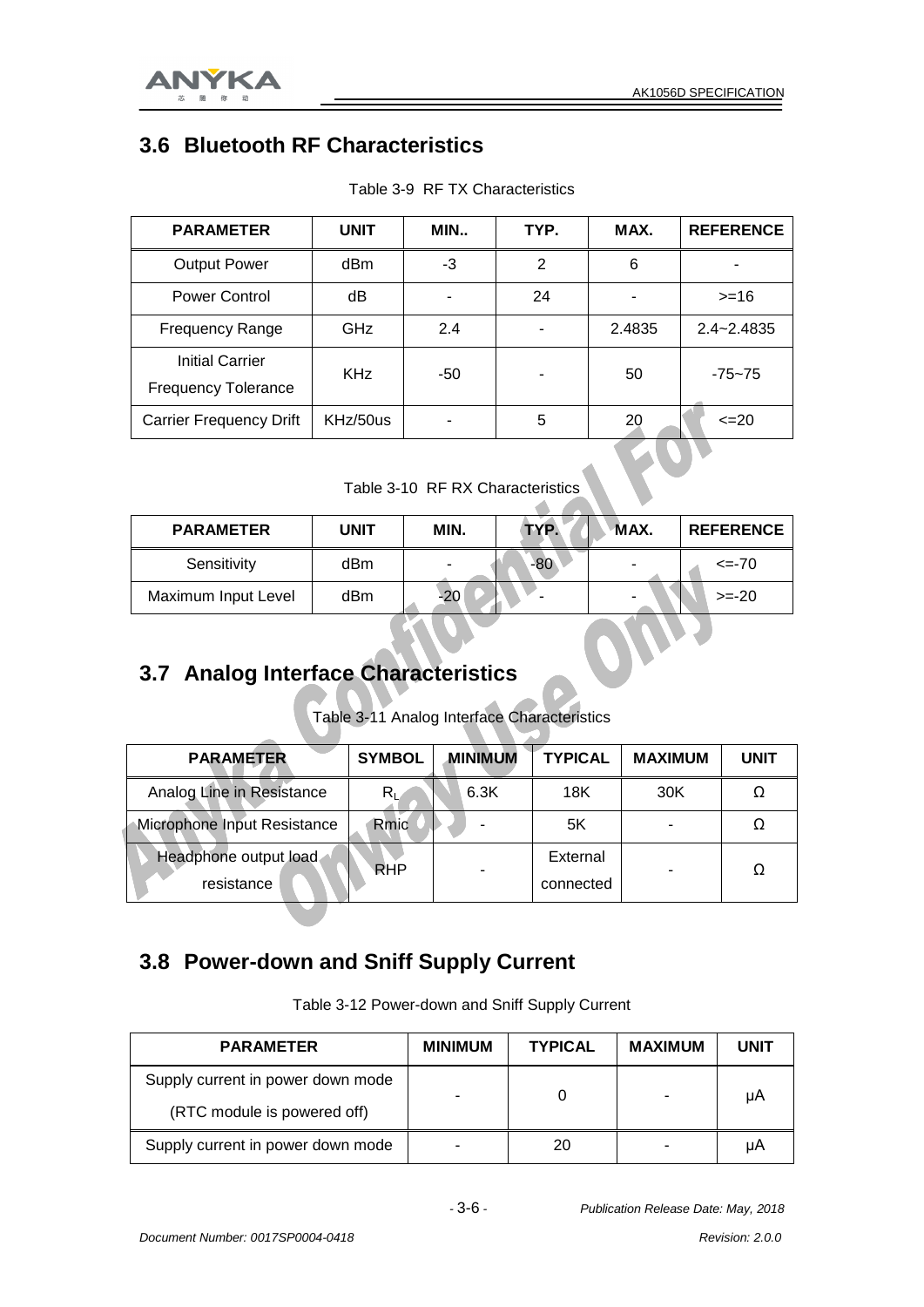

| <b>PARAMETER</b>             | <b>MINIMUM</b> | <b>TYPICAL</b> | MAXIMUM | <b>UNIT</b> |
|------------------------------|----------------|----------------|---------|-------------|
| (RTC module is powered on)   |                |                |         |             |
| Supply current in sniff mode |                |                |         | mA          |

#### **Notes**:

1. Power-down: RTC module can be configured to be powered on by 3.3V voltage or powered off, while all the other modules are powered off.

2. Sniff: If Bluetooth module works in deep-sleep state of the sniff interval, the PLL is powered down and other modules (including CPU core) are clocked off. If Bluetooth module works in wakeup state of the sniff interval, Bluetooth module manages data transmission between slaves and masters, while other modules are clocked off.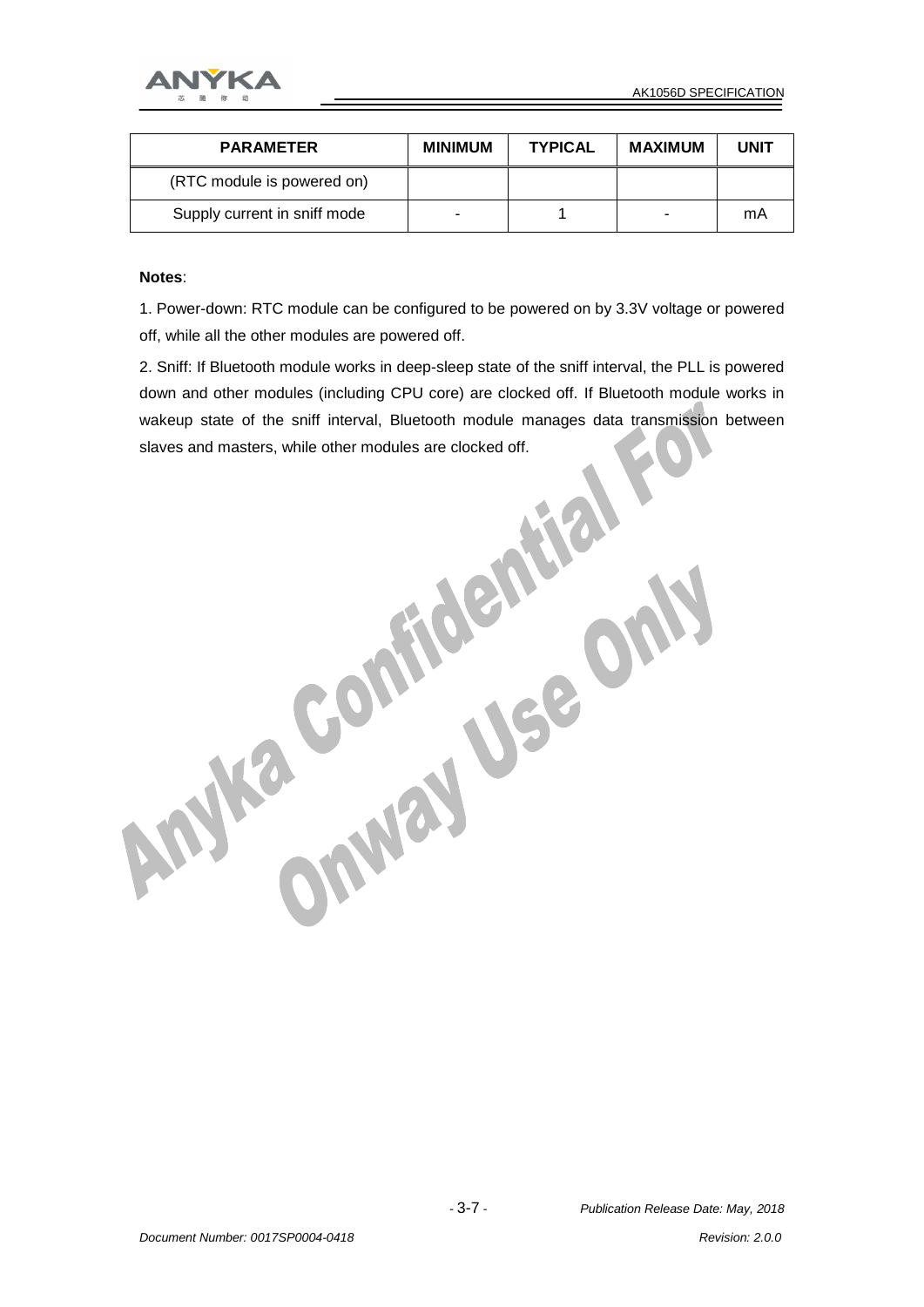

#### **4 Package Information**

AK1056D is packaged in a 48-pin QFN with 6mm x 6mm x 0.85mm.

#### **4.1 Pin Assignment**

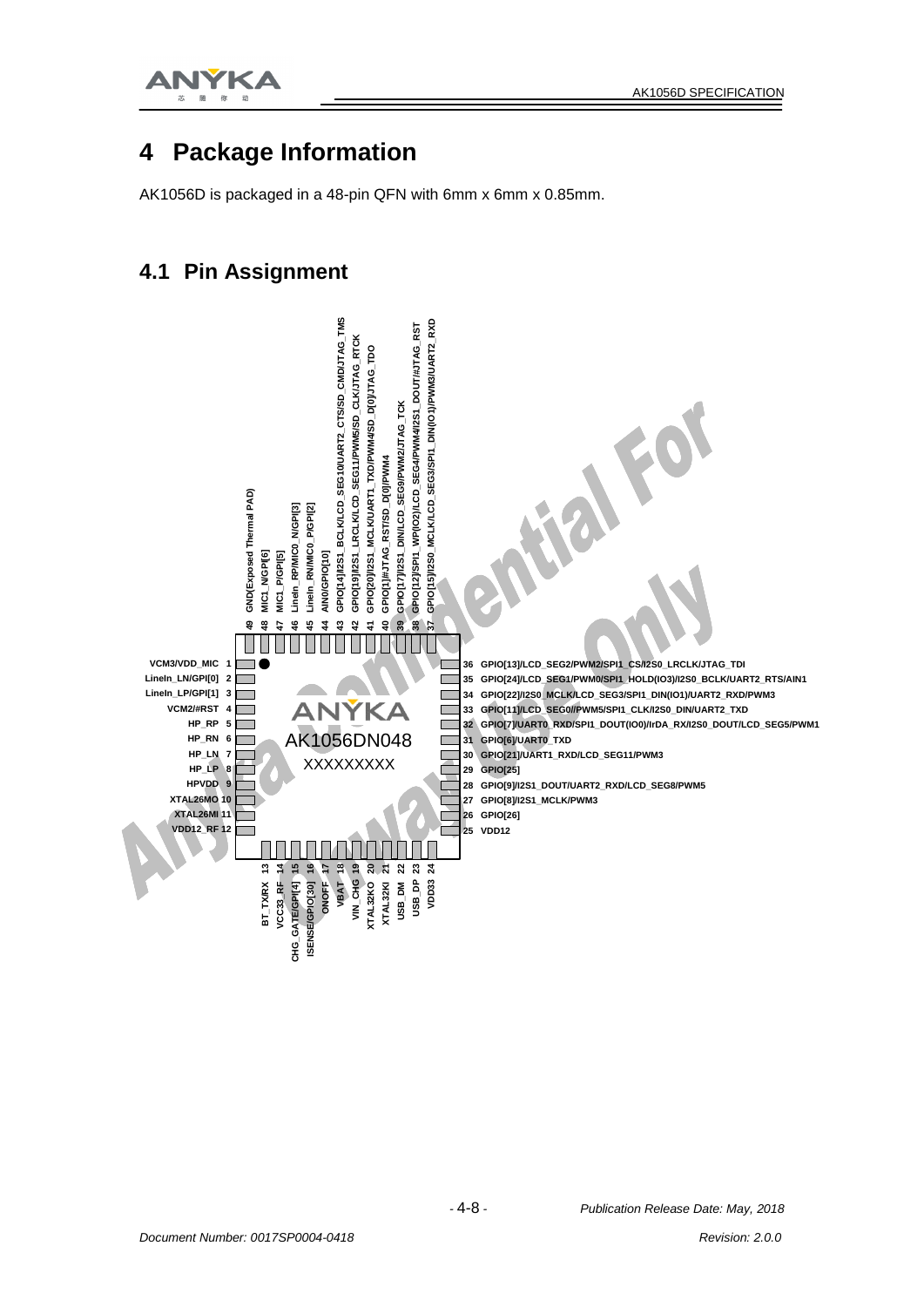

#### **4.2 Package Information**

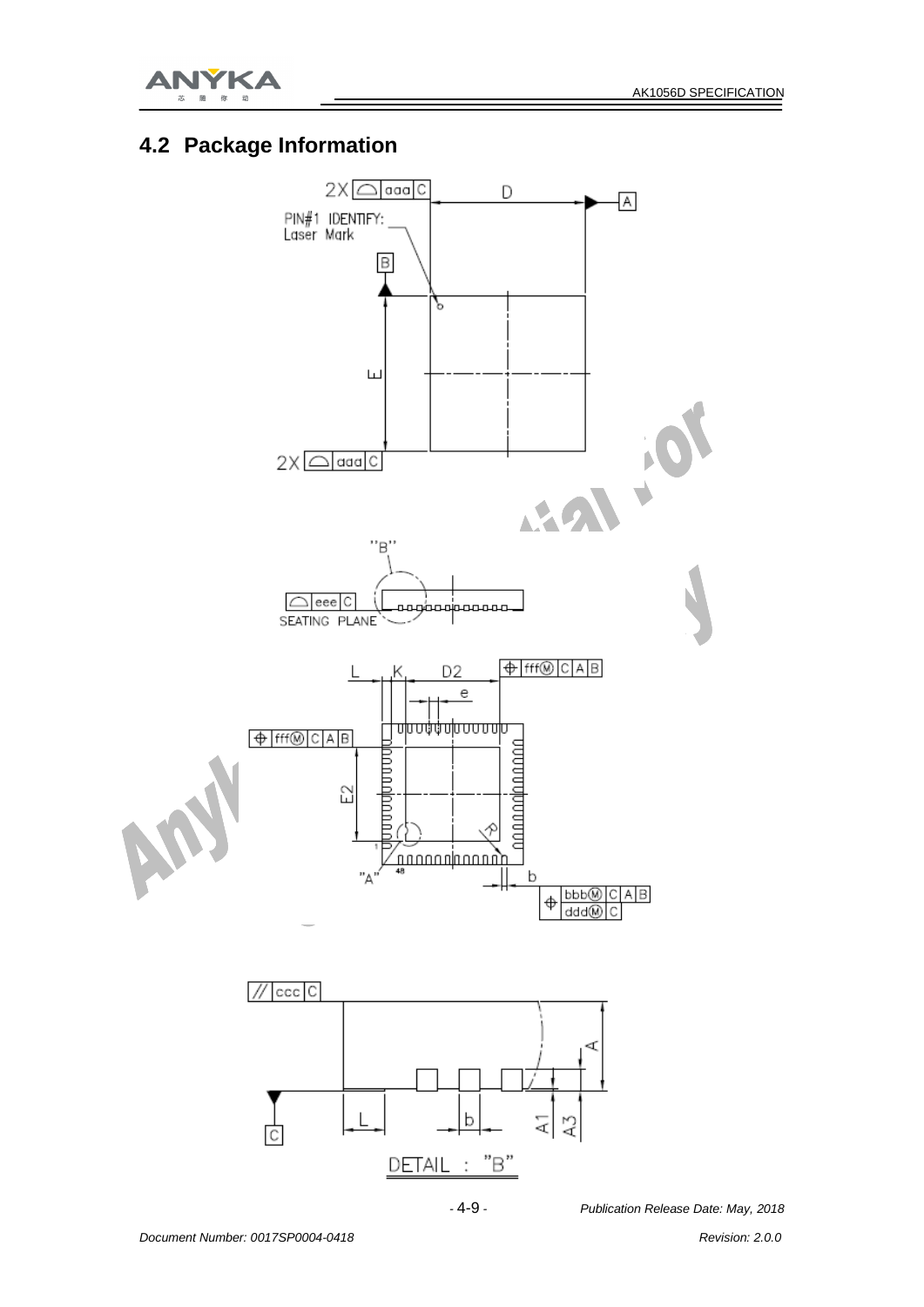

|            | Symbol                   | <b>DIMENSION</b> (millimeter) |                          |            |  |
|------------|--------------------------|-------------------------------|--------------------------|------------|--|
|            |                          | <b>MIN</b>                    | <b>NOM</b>               | <b>MAX</b> |  |
|            | A                        | 0.80                          | 0.85                     | 0.90       |  |
|            | A <sub>1</sub>           | 0.00                          | 0.02                     | 0.05       |  |
|            | A <sub>3</sub>           |                               | $0.20$ REF               |            |  |
|            | $\sf b$                  | 0.15                          | 0.20                     | 0.25       |  |
|            | D/E                      | 5.90                          | 6.00                     | 6.10       |  |
|            | D2/E2                    | 3.85                          | 4.00                     | 4.15       |  |
|            | e                        |                               | 0.40 BSC                 |            |  |
|            | L                        | 0.30                          | 0.40                     | 0.50       |  |
|            | Κ                        | 0.20                          | $\overline{\phantom{0}}$ |            |  |
|            | $\mathsf R$              | 0.075                         |                          |            |  |
|            | aaa                      | 0.10                          |                          |            |  |
|            | bbb                      |                               | 0.07                     |            |  |
|            | ccc                      |                               | 0.10                     |            |  |
|            | ddd                      |                               | 0.05                     |            |  |
|            | eee                      | 0.08                          |                          |            |  |
|            | $\operatorname{\sf fff}$ |                               | 0.10                     |            |  |
| hu<br>OWNE |                          |                               |                          |            |  |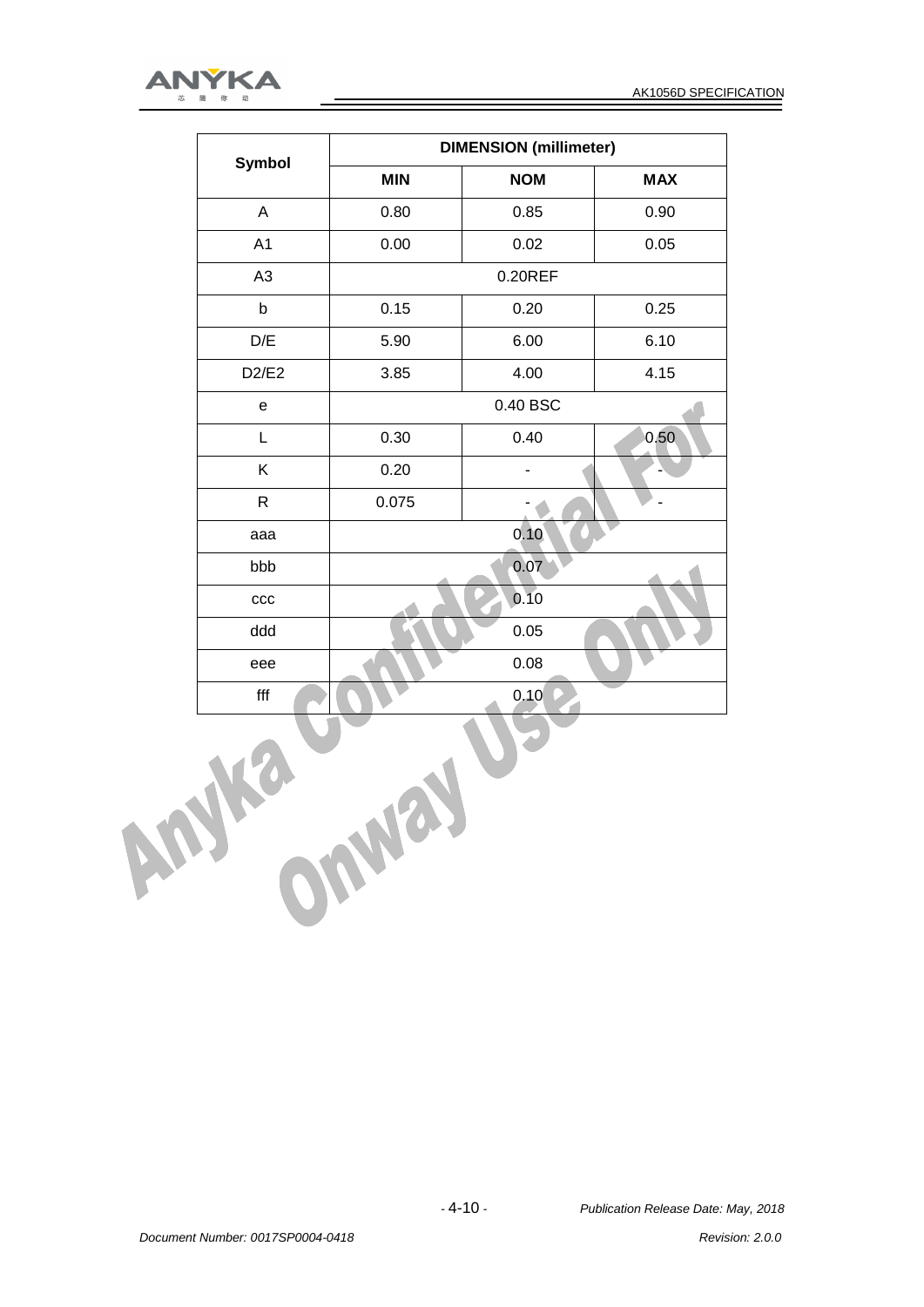

## **5 Reflow Profile**



Figure 5-1 Recommended Reflow Profile

Table 5-1 Reflow Profile Condition

| <b>Profile Feature</b>                                                                                             | Pb-Free Assembly                       |
|--------------------------------------------------------------------------------------------------------------------|----------------------------------------|
| Average ramp-up rate<br>$(Ts_{max}$ to $T_P$ )                                                                     | 2 $\mathbb{C}/\mathbb{S}$ econd max    |
| Preheat<br>-Temperature Min(Ts <sub>min</sub> )<br>-Temperature Max(Ts <sub>max</sub> )<br>-Time (min to max) (ts) | 150 °C<br>200 °C<br>$60 - 180$ seconds |
| Time maintained above:<br>-Temperature $(T_L)$<br>-Time $(t_L)$                                                    | 217 °C<br>$60 - 150$ seconds           |
| Peak Temperature $(T_P)$                                                                                           | 245+5/-5 $°C$                          |
| Time within $5^{\circ}$ of actual Peak Temperature(tp)                                                             | 30 seconds max                         |
| Ramp-down Rate                                                                                                     | 3°C/second max                         |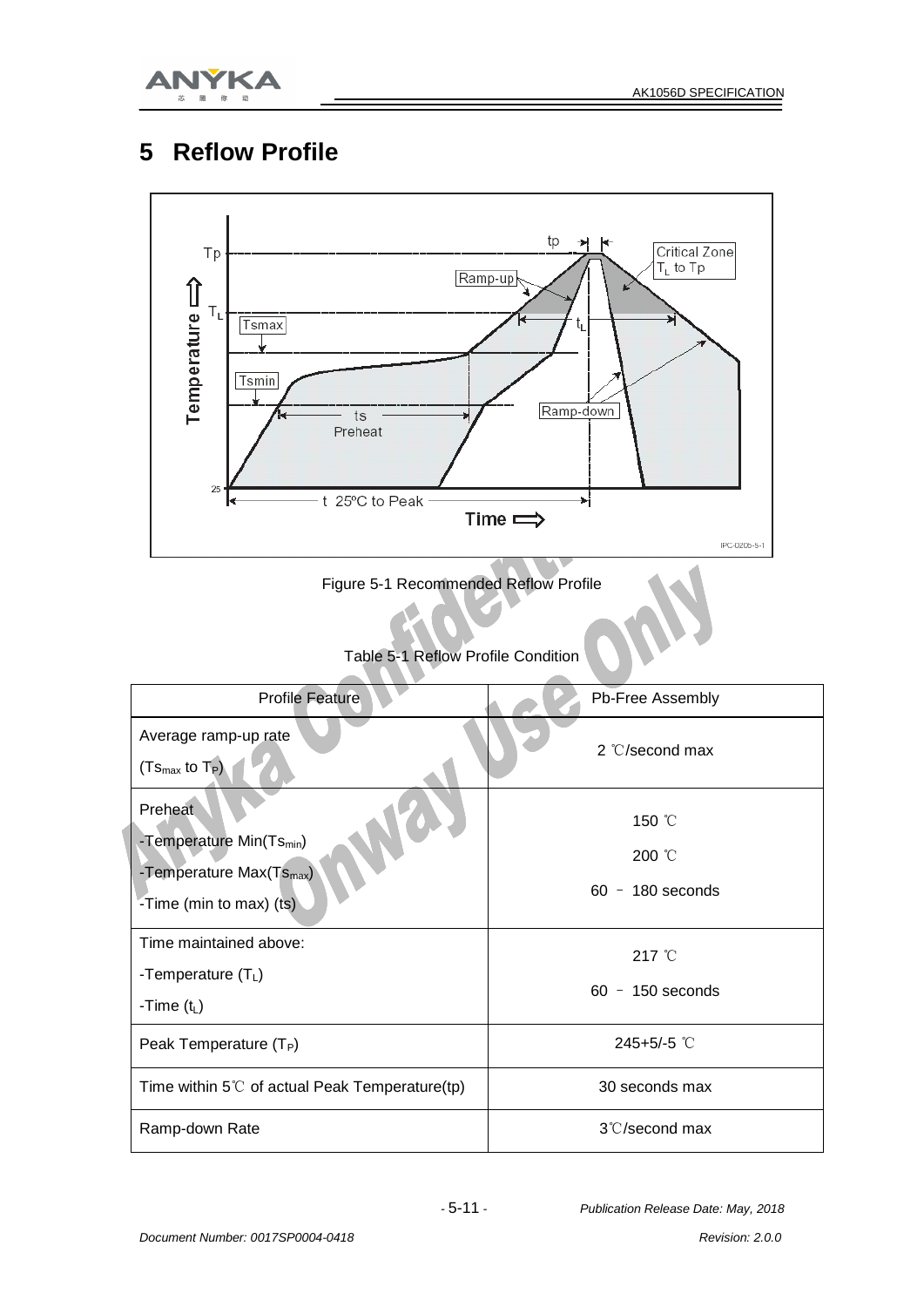

| <b>Profile Feature</b>                | Pb-Free Assembly |
|---------------------------------------|------------------|
| Time $25^{\circ}$ to Peak Temperature | 8 minutes max    |

**Note:** All temperatures refer to topside of the package, measured on the package body surface.